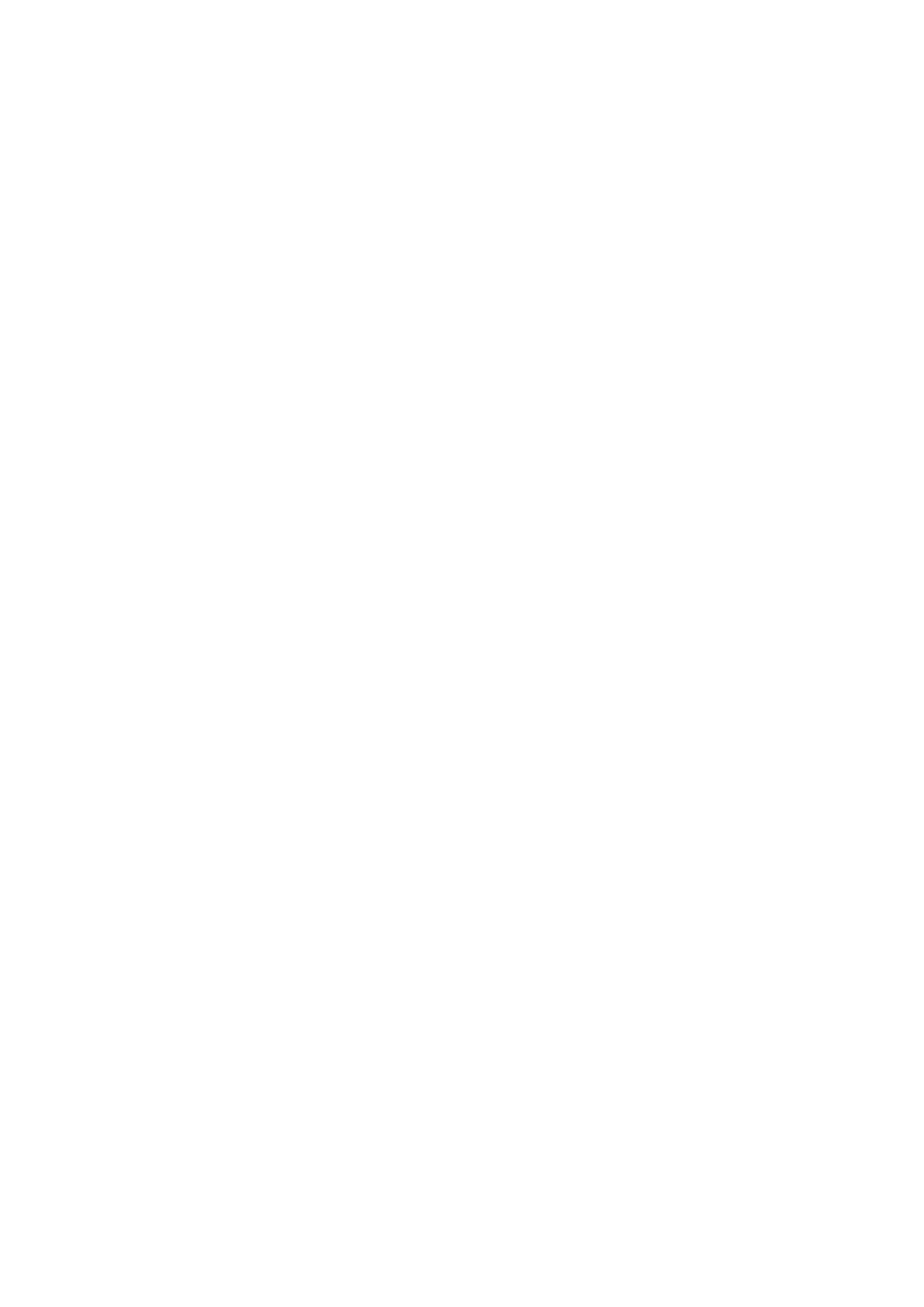# **EUROPEAN UNIVERSITY INSTITUTE, FLORENCE ROBERT SCHUMAN CENTRE FOR ADVANCED STUDIES EUDO - EUROPEAN UNION DEMOCRACY OBSERVATORY**

*Bini Smaghi vs. the Parties: Representative Government and Institutional Constraints* 

**PETER MAIR**

EUI Working Paper **RSCAS** 2011/22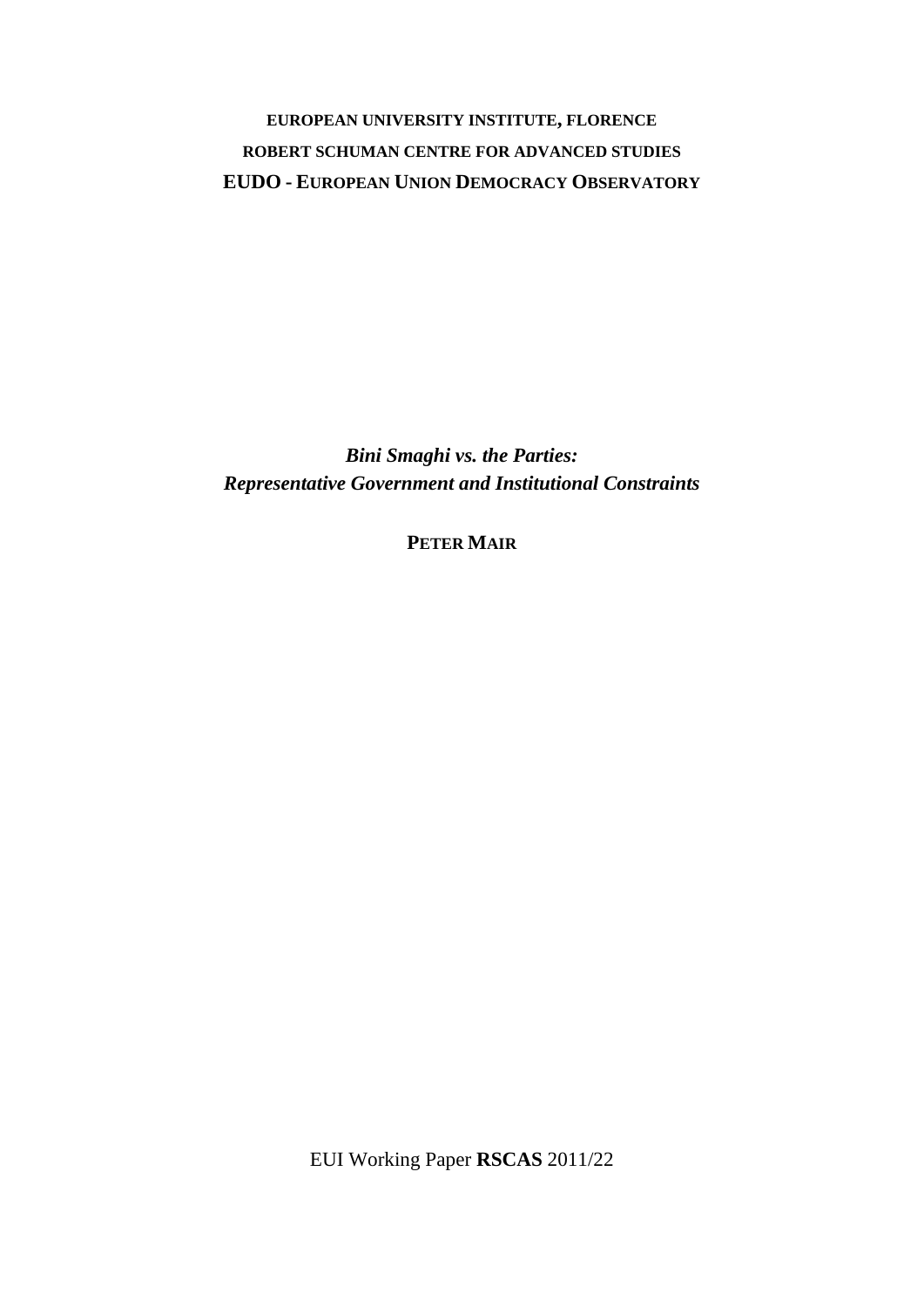This text may be downloaded only for personal research purposes. Additional reproduction for other purposes, whether in hard copies or electronically, requires the consent of the author(s), editor(s). If cited or quoted, reference should be made to the full name of the author(s), editor(s), the title, the working paper, or other series, the year and the publisher.

ISSN 1028-3625

© 2011 Peter Mair

Printed in Italy, April 2011 European University Institute Badia Fiesolana I – 50014 San Domenico di Fiesole (FI) Italy [www.eui.eu/RSCAS/Publications/](http://www.eui.eu/RSCAS/Publications/)  [www.eui.eu](http://www.eui.eu)  cadmus.eui.eu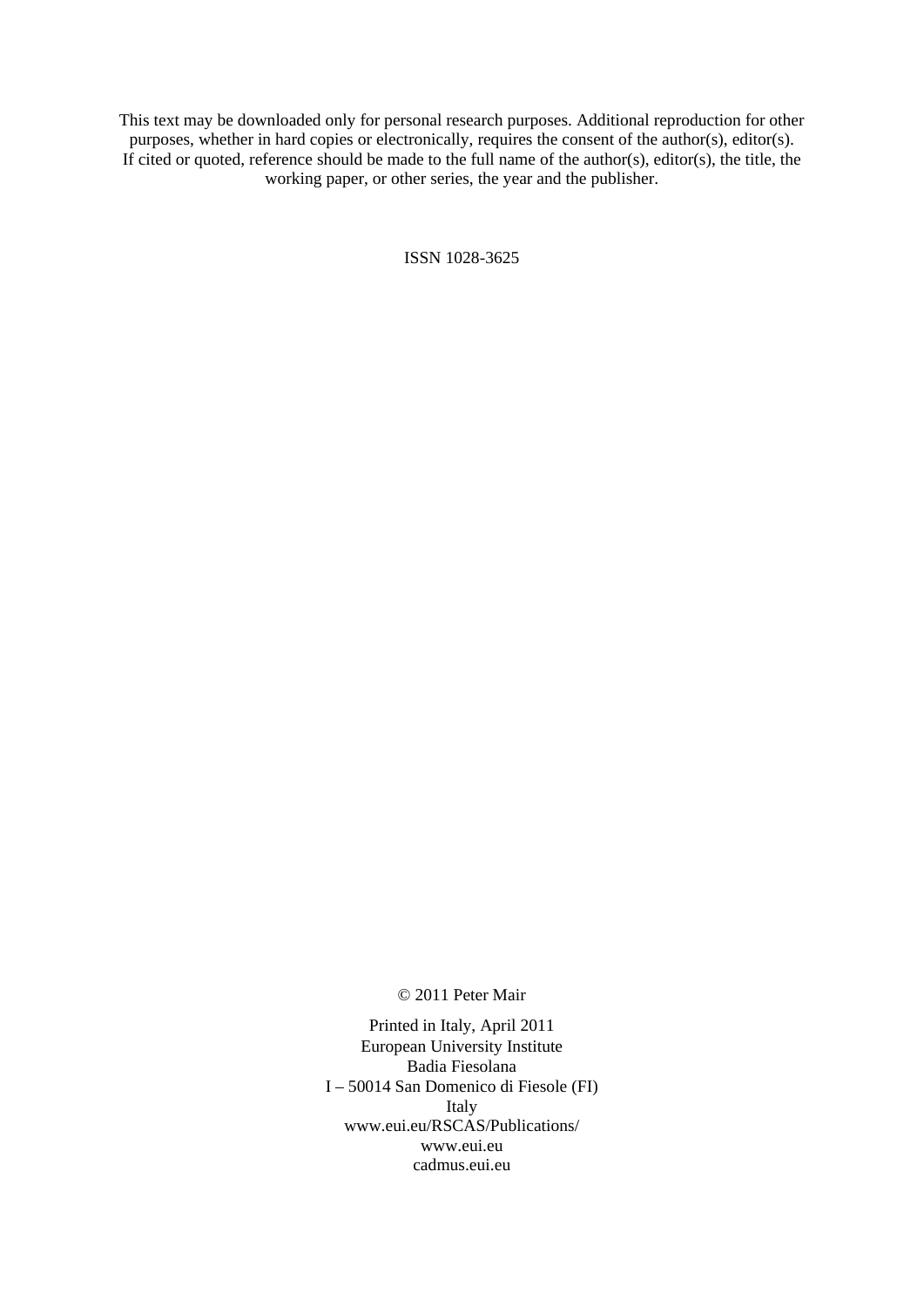# **Robert Schuman Centre for Advanced Studies**

The Robert Schuman Centre for Advanced Studies (RSCAS), created in 1992 and directed by Stefano Bartolini since September 2006, aims to develop inter-disciplinary and comparative research and to promote work on the major issues facing the process of integration and European society.

The Centre is home to a large post-doctoral programme and hosts major research programmes and projects, and a range of working groups and ad hoc initiatives. The research agenda is organised around a set of core themes and is continuously evolving, reflecting the changing agenda of European integration and the expanding membership of the European Union.

Details of the research of the Centre can be found on: <http://www.eui.eu/RSCAS/Research/>

Research publications take the form of Working Papers, Policy Papers, Distinguished Lectures and books. Most of these are also available on the RSCAS website: <http://www.eui.eu/RSCAS/Publications/>

The EUI and the RSCAS are not responsible for the opinion expressed by the author(s).

## *European Union Democracy Observatory (EUDO) Working Paper Series*

The European Union Democracy Observatory (EUDO) was launched in the spring of 2006 as an independent and interdisciplinary academic organization. In 2008, EUDO became a fully-integrated part of the Robert Schuman Centre for Advanced Studies (RSCAS). Its declared goals are: to produce a permanent and periodic assessment of democratic practices within the EU; to serve as a forum to exchange ideas and good practices; and to be a resource for policy-makers, academics and EU citizens.

EUDO focuses its activities around the themes of the four EUDO Observatories, which form the backbone of EUDO and constitute its main organizing principle. They are responsible for data and documentation gathering and are directed by EUI internal professors in conjunction with external EUDO experts. Each Observatory coordinates specific research projects. The four Observatories are: the Observatory on Public Opinion, Political Elites and the Media, the Observatory on Political Parties and Representation, the Observatory on Institutional Reform and Change, and the Observatory on Citizenship.

The EUDO working paper series started in December 2009 and aims at disseminating high-quality research on the above-mentioned issues. Not only the directors of the Observatories, but as well EUDO fellows and external experts as well as other scholars and practitioners are welcome to submit their work to the series.

For further information: [www.eudo.eu](http://www.eudo.eu)  Robert Schuman Centre for Advanced Studies European University Institute Via delle Fontanelle 19 50014 San Domenico di Fiesole Firenze, Italy [EUDO.secretariat@eui.eu](mailto:EUDO.secretariat@eui.eu)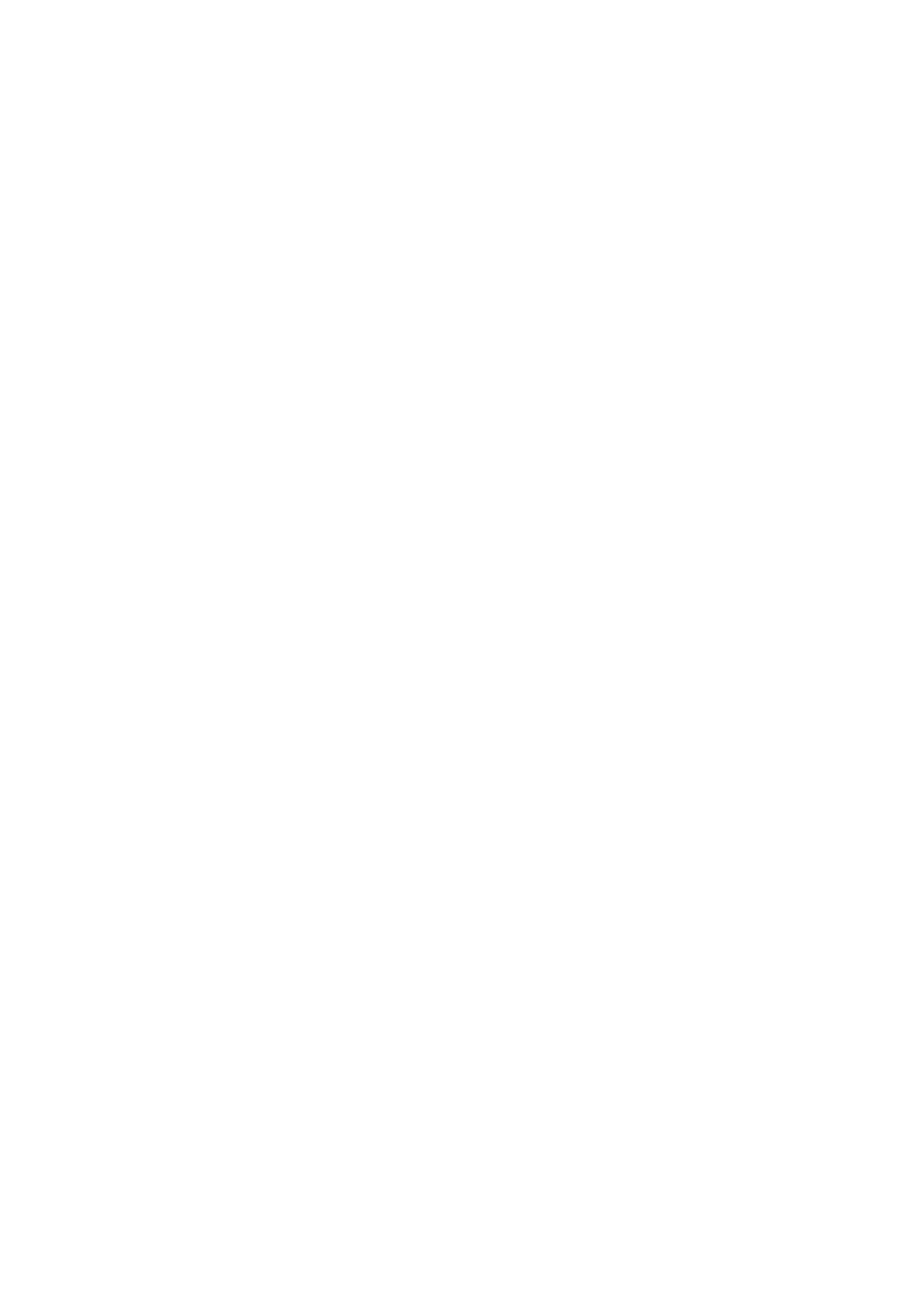# **Abstract**

Although it is generally seen as desirable that parties in government are both responsive and responsible, these two characteristics are now in increasing tension with one another. Prudence and consistency in government, as well as accountability, requires that governments conform to external constraints and past legacies, and not just answer to public opinion, and while these external constraints and legacies have grown in weight in recent years, public opinion, in its turn, has become harder and harder for governments to read and process. Meanwhile, because of changes in their organizations and in their relationship with civil society, parties in government are no longer in a position to bridge or 'manage' this gap, or even to persuade voters to accept it as a necessary element in political life. This problem is illustrated by extensive reference to the current fiscal crisis in Ireland, and is also used to question some of the assumptions that are involved in principal-agent treatments of the parliamentary chain of delegation.

# **Keywords**

Responsive government, responsible government, fiscal austerity, Ireland, European Union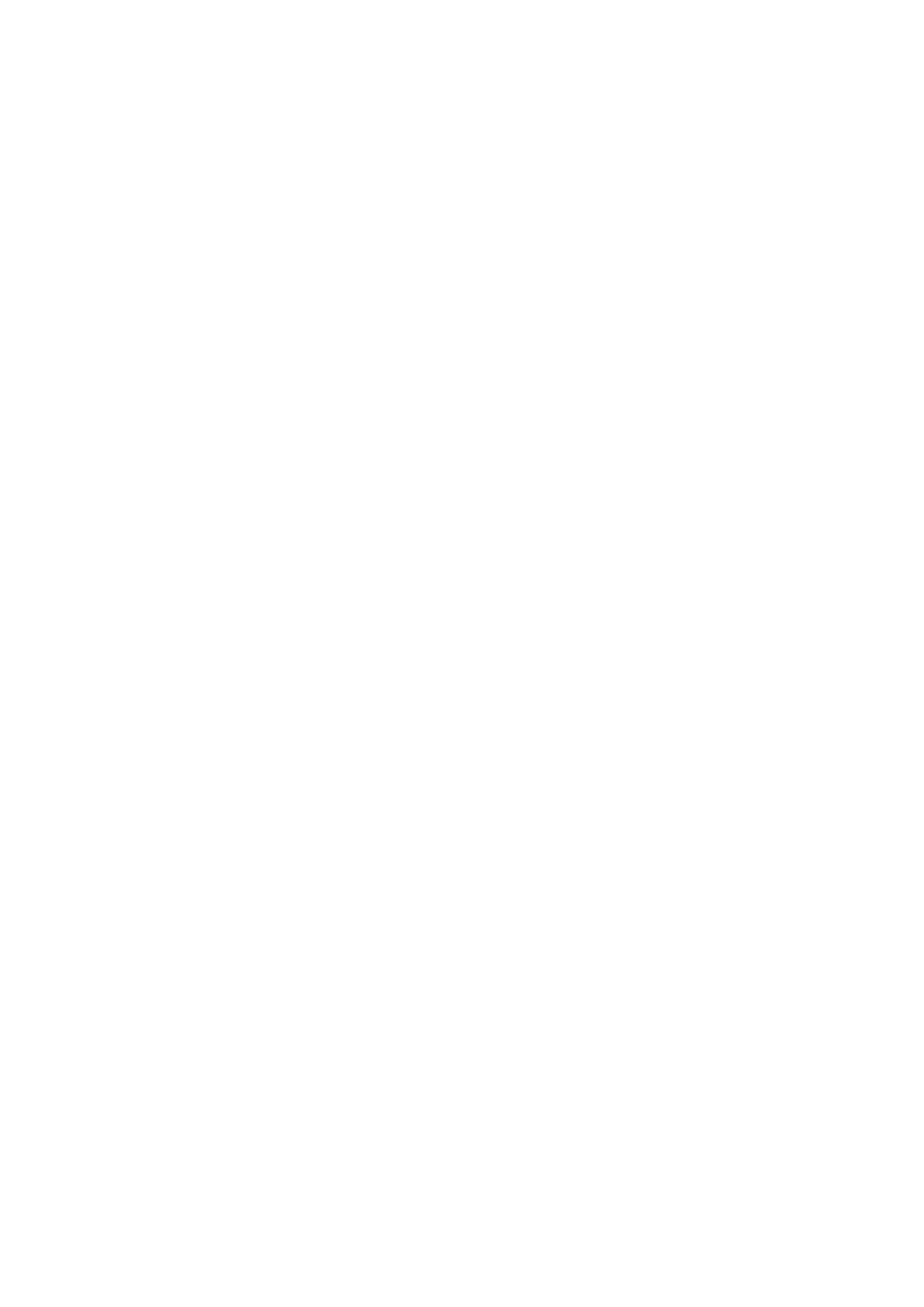### **I. Introduction**

My focus in this paper is on the problems facing the good functioning of representative government in contemporary parliamentary democracies.<sup>1</sup> In brief, I argue that these systems are characterised by a sharply growing tension between the demands of representation, on the one hand, and the demands of government, on the other; or, as I put it in an earlier version of this paper, between the demands of responsiveness and the demands of responsibility.<sup>2</sup> Although tensions such as these have always existed in one form or another in most democracies, I argue that have become substantially more acute in the past two decades. There are a variety of reasons for this, and these are summarised later in the paper. In addition, and for a variety of other reasons, I also argue that contemporary governments are finding it more and more difficult to manage this tension: not only is there a growing gap between representation and government, but the capacity of political actors to bridge that gap is itself diminishing.

I focus on parliamentary democracies for two reasons. First, I assume that the problems discussed in this paper are more acute in systems where party government tends to prevail and where executive and legislative powers are fused. In systems where these powers are separated, there is less pressure on the executive to manage government in a manner that is both representative and responsible. It is not that the executive in these systems can afford to ignore representative demands – that is clearly impossible – it is simply that elsewhere in the institutions there are other actors, those working within the legislative arena, that are independent of the executive and that can afford to give priority to representative claims. This inevitably reduced the representative pressure on the executive. In other words, the executive is more likely to be willing to act responsibly in the knowledge that political representation is also being looked after elsewhere in the system. This is obviously more easily managed in systems with a non-elected executive, as in the European Union political system, for example, then with an elected executive, as in the US. Nonetheless, in both systems the executive is clearly less constrained by the tension between representation and responsibility than in a parliamentary system, where the executive, usually in the form of a party government, must also represent, and where no other institution is sufficiently independent to take up that latter role (indeed, in most parliamentary systems, the executive also more or less dominates the legislature, thereby further undermining its functional autonomy).

The second reason for the focus on parliamentary regimes is because, as Müller et al (2003: 20) emphasise, these are regimes which, within the terms of principal-agent theory, epitomise a clear and singular 'chain of delegation':

The ideal-typical *parliamentary democracy* thus features an indirect chain of command, in which at each stage a single principal delegates to only one agent (or several non-competing ones), and where each agent is accountable to one and only one principal. Thus, *indirectness* and *singularity* set parliamentarism apart from other constitutional designs, such as presidentialism.

The distinctiveness of parliamentary systems in this regard is also emphasised by Neto and Strøm (2006: 632):

Different constitutions imply different regimes of delegation and accountability – different ways in which political principals select agents, transfer authority to them and subsequently hold them to account. In the parliamentary chain of delegation, voters delegate to individual members of parliament, members of parliament to parliamentary majorities, parliamentary majorities to a

<sup>1</sup> Apart from a small title change and small corrections, this paper is the version presented to the Conference on *Democracy in Straightjackets: Politics in an Age of Permanent Austerity*, Ringberg Castle, Munich, March 23-26, 2011. I am grateful to Wolgang Streeck for the conference invitation, and especially to Dorothee Bohle, Tom Bourke, Conor Little, and Alexander Trechsel for their help and their constructive comments.

<sup>2</sup> See Mair (2009). Section 3 below draws extensively from that paper.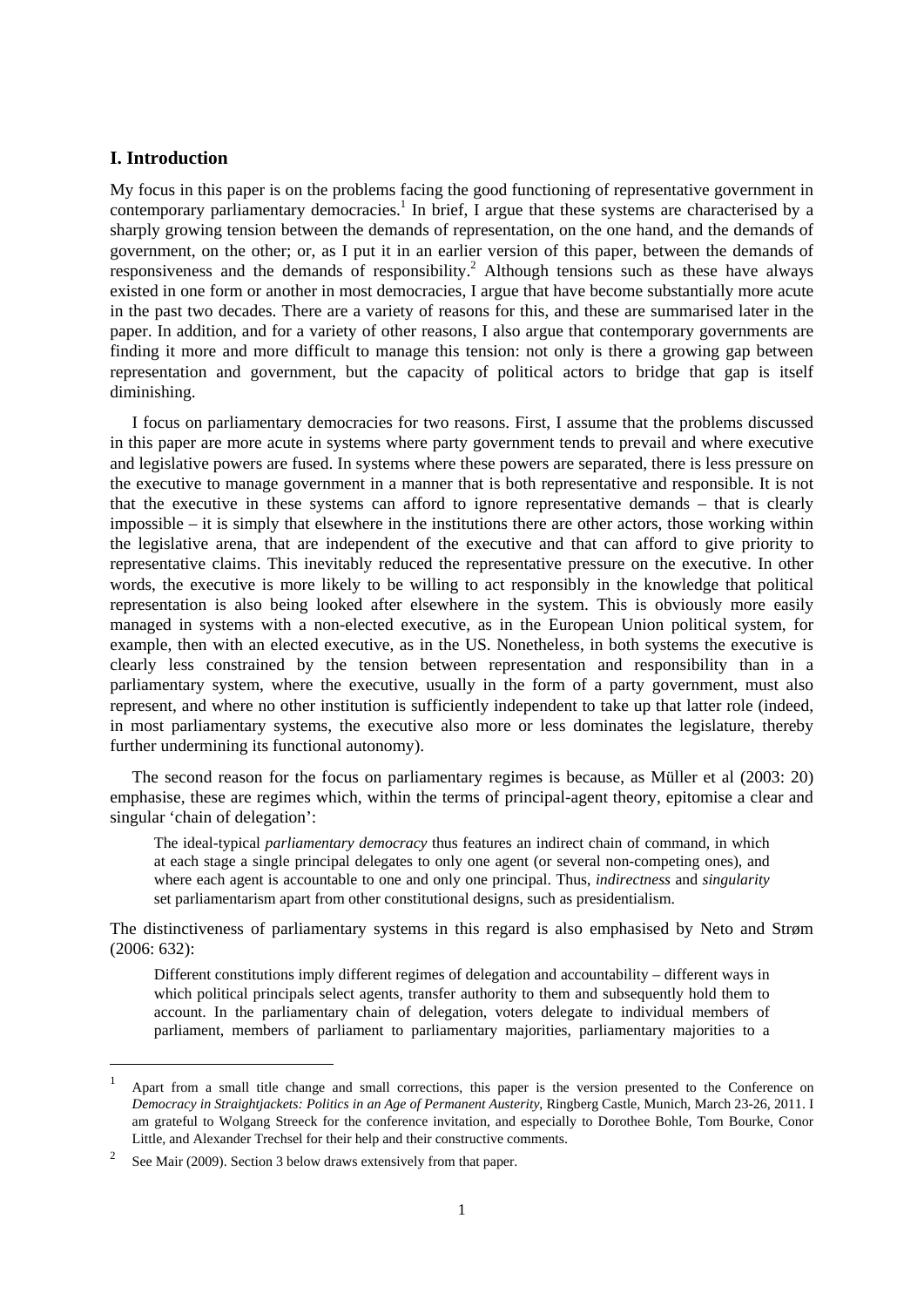#### *Peter Mair*

prime minister, a prime minister to policy makers in the cabinet and cabinet ministers to civil servants. Parliamentary democracy thus means a long and indirect chain of delegation, in which few political agents are selected directly by the citizens.

In this paper, I contend that the parliamentary chain of delegation faces increasing difficulty in functioning in the ideal-typical way that Müller, Strøm and their colleagues have sketched. There are two problems here. In the first place, the earliest and most important link in the chain, that connecting voters to their elected representatives, is becoming increasingly problematic, in that elected representatives – or at least their organizations – appear to be less willing or able to respond to the voice of the ordinary voters, and in that this voice itself has become increasingly inchoate and inaudible. Or, while audible, it is less easily tuned in and  $-$  as parties might put it  $-$  less easily aggregated. I come back to this issue later in the paper. Since every chain is only as strong as its weakest link, the problem for the parliamentary chain of delegation is made even more acute by virtue of the weakest link being also the earliest.

The second problem, as the Irish case below shows all too clearly, is that the chain is no longer very singular. That is, while each prior principal in the chain – the voters, the members of parliament, the majority, the prime minister, etc – clearly seeks to delegate to the subsequent agent, and while each agent is also theoretically accountable to the prior principal, these are not the only actors involved. Rather, agents at all stages in the chain, but particularly at the executive level – both the political and administrative executive – are also subject to increasing pressure and demands from outside the formal chain itself. These may come from lobbyists and special interests, to whom some agents also feel obliged to listen, and who are often deemed by these agents to have legitimate authority; or, more importantly, they may come from other institutions or supranational or international bodies that have a right to be heard and, indeed, the authority to insist. Even beyond those directly engaged in the chain of delegation itself, there are therefore many other competing principals that intervene along the way and that might seek to divert the agents in a different direction than that intended by their immediately prior principals in the chain. Indeed, the agents may sometimes even be persuaded that they owe a greater duty of accountability to these 'external' principals than to their own domestic principals (e.g., Börzel and Risse 2000; Papadopoulos 2010: 1034-6). If, instead of the metaphor of the chain of delegation, we think of the process as similar to Newton's cradle – the executive toy made up of swinging balls that hit back and forth – then the external principals are like other balls that come in and hit from an obtuse angle, thereby disrupting and blocking the sequences of action (representation) and reaction (accountability).

This problem is typified very clearly by the Irish example, which I deal with extensively in this paper (Section 2). Not only is the external pressure – the weight of the external principals – very evident in the Irish case, which is a small open economy with a crisis economy, but there is also a strong tradition of localism in electoral politics, which keeps the elected representatives very close to their local constituencies and thereby 'frees' the national policy-makers to pay more attention to their own preferences or those of others outside the chain.<sup>3</sup> Following the analysis of the Irish case, I then go on to outline the growing tension between representative and responsible government (Section 3), and finally conclude with a discussion of the potential implications of the argument (Section 4).

<sup>3</sup> For reasons of space, this latter aspect is not treated in this paper. But see Farrell at al (2011).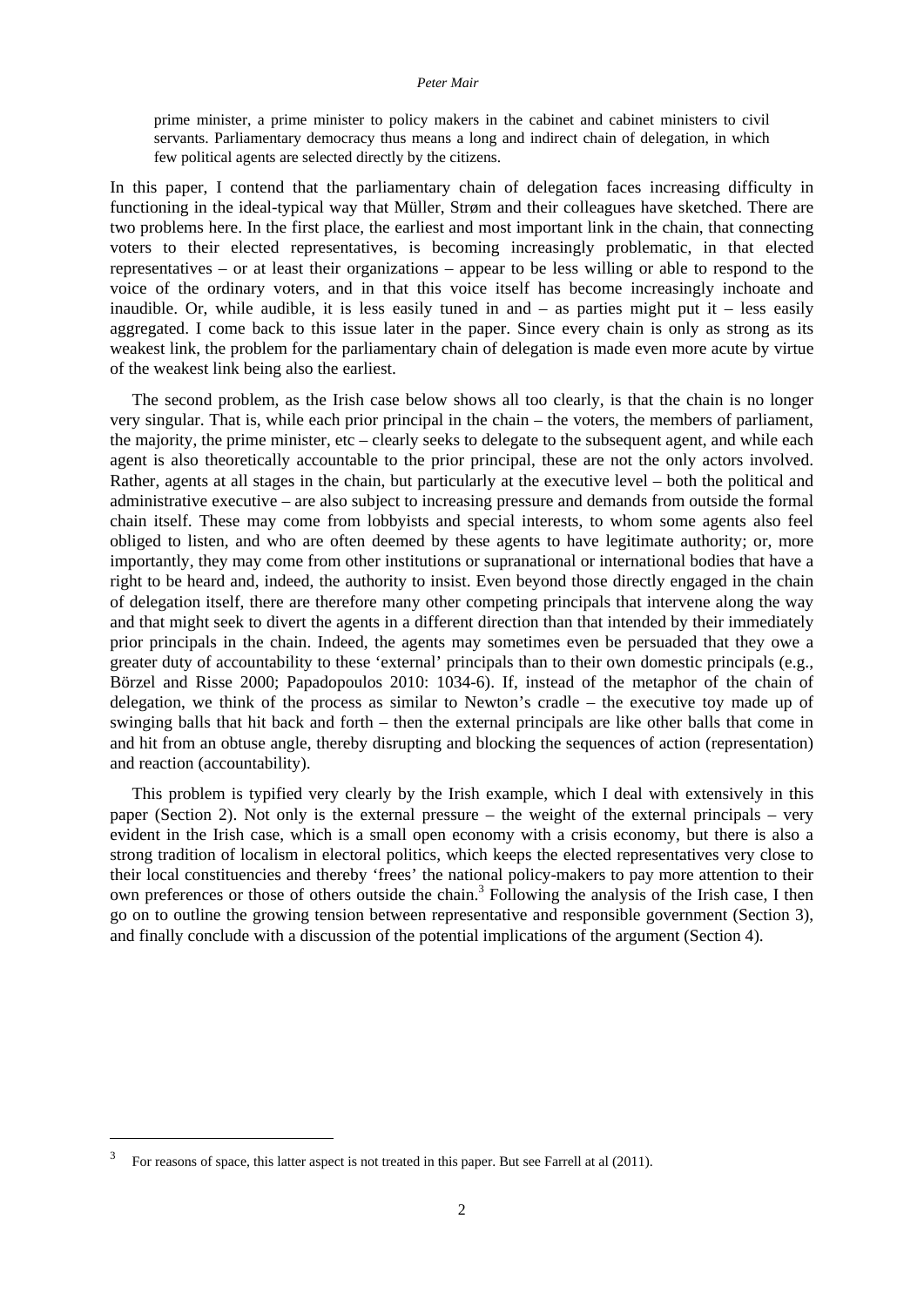#### **II. A Story of Irish Banking**

-

'"Everything depends on everything else" a close political adviser to Dr Merkel told *The Irish Times.*' (*Irish Times* 15 February 2011).

In the early morning of 30 September 2008, two weeks after the collapse of Lehman Brothers in New York, and following a rapid haemorrhaging of funds from some of the major Irish banks, a group of leading Irish bankers met to discuss the crisis with a small number of senior politicians and civil servants, including the Taoiseach [Prime Minister], Minister for Finance, the Attorney General, the Governor of the Central Bank and various officials. The immediate cause for concern was a run on a relatively new bank, the Anglo Irish Bank, which had engaged in reckless lending to property developers during the boom years of the Celtic Tiger, and which was now risking meltdown. Since the collapse of Lehman Brothers, the bank was losing about  $\bigoplus$  billion a day, and by late September it was facing a cash shortfall of  $\bigoplus$ 2 billion. According to Merrill Lynch, advisors to the government, the bank had exhausted its liquidity and faced an immediate funding deficit of €100 million. It no longer had the funds to meet its obligations, and despite frantic last-minute efforts by its senior officials, it was unable to raise emergency funds from the other major banks in the system. In fact, these other banks were also in trouble, including the long-established Bank of Ireland and Allied Irish Banks (AIB). Both were losing major deposits on a daily basis and were facing a collapse in their share price. Two weeks after Lehman, it seemed that the entire Irish banking system was about to go under.

The response of the Irish government early that morning was to issue a guarantee, on behalf of the state, of the liabilities of all of the troubled banks, including those not directly represented at the actual meeting. The decision was taken at around 3 am by the three politicians, all of whom belonged to the same leading party in the then coalition, and by their senior advisors. Other Ministers were contacted by telephone and gave their approval. At 6 am the decision was also communicated to the French finance minister, then chair of the EU finance ministers, and to the Luxembourg Prime Minister, then head of the Eurozone member states. It was announced publicly at  $6.45$  am.<sup>4</sup> The total size of the deposits and liabilities covered by the guarantee on the night it was issued was estimated at  $\epsilon$ 334 billion, of which over €50 billion was required immediately or in immediate pledges. Ireland's GDP is roughly  $\in$  60 billion. This was, as O'Toole (2010: 16) later put it, 'the most momentous political decision in the history of the state'.

There are a number of observations that can be drawn from this story, some of which are not necessarily relevant to this paper. In the first place, we can see that a political decision with fundamental and possibly very long-term consequences for the citizens of the polity can nevertheless be taken very quickly and perhaps even carelessly. The issue had been rumbling for some time, and had become acute during the two weeks following Lehman. It reached crisis point on the night of 29/30 September, and the decision was effectively taken by 3 am, when those involved were clearly tired and stressed. In other words, within the space of a few hours, a decision was made which will clearly have serious repercussions on the finances of the state for decades to come. Moreover, as later became apparent, it was not a very well-informed decision. The banks had not been completely up front about their liabilities, and the guarantee was eventually to encompass a much larger sum than originally envisaged. It also involved the effective nationalisation by the state of the main banks involved.

Second, in a majoritarian polity such as Ireland, we can see that a decision-making circle can actually be very small: in this case, just three senior politicians, including the prime minister and finance minister, various senior government officials, and a handful of top bankers. Third, although it

<sup>4</sup> The details of the story are drawn from the lengthy account by Simon Carswell, 'The big gamble: The inside story of the bank guarantee', *Irish Times*, 25 September 2010.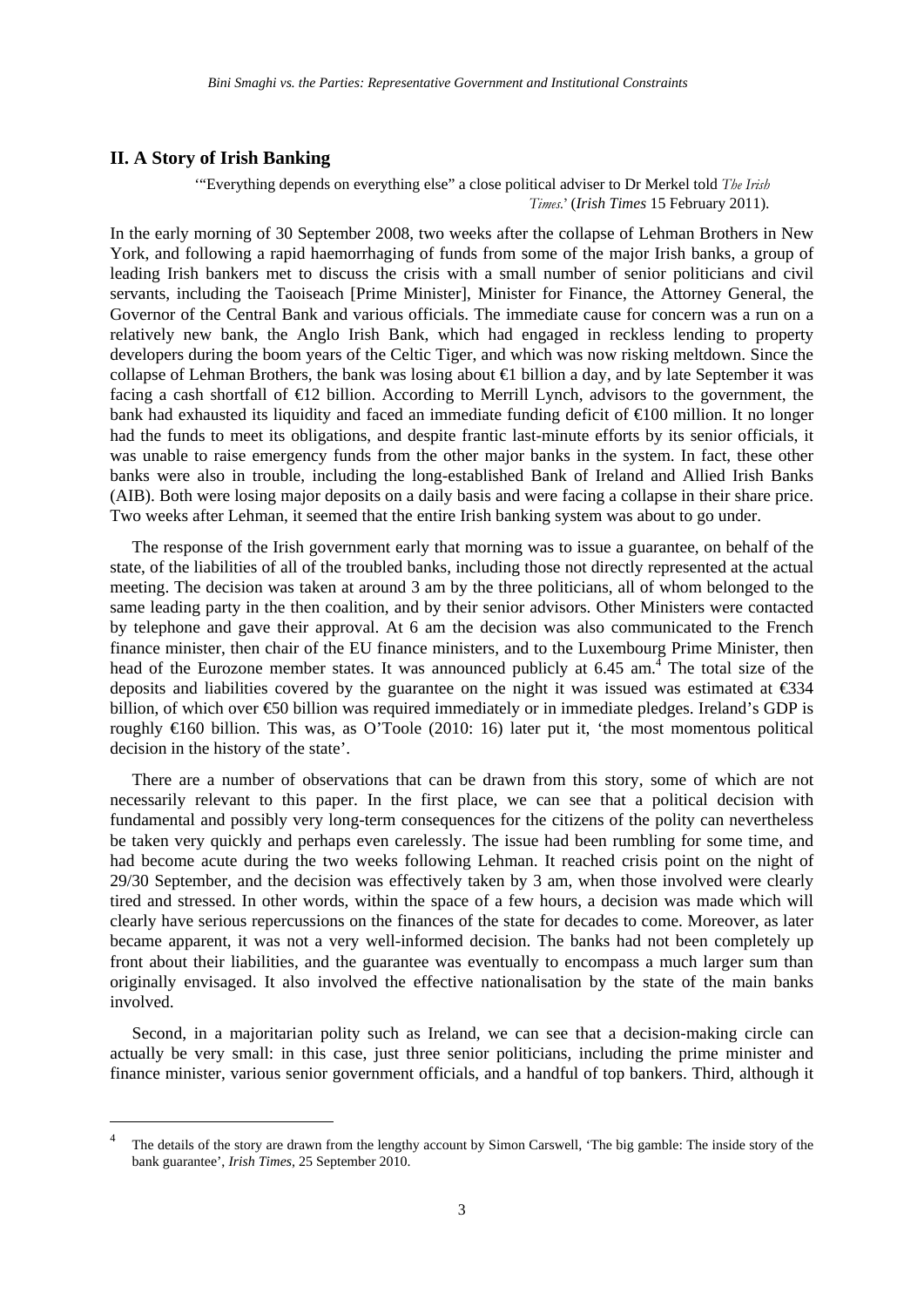#### *Peter Mair*

shows that parties matter and make a difference – it was a group of party leaders who were responsible for this 'momentous political decision' – it does not show that party differences make a difference, which has always been the more interesting question for students of parties and public policy. In fact, at a special emergency debate in the Dáil held later on 30 September to ratify the guarantee, the government decision was supported not only by the main opposition party, Fine Gael, but also by one of the more important fringe populist parties, Sinn Féin. The only party opposing the decision was the small Labour party, which was reluctant to commit to an open-ended guarantee. In the event, the government's proposal was accepted by a margin of 124 to 18, an encompassing consensus.

During the late 1990s and early noughties, record Irish growth levels had followed from the huge expansion of inward investment, principally in the high-tech and pharmaceutical sectors, leading to what observers famously dubbed 'the Celtic Tiger'. Thereafter, as this particular engine of growth slowed, the boom was fuelled instead by an extraordinary property bubble, which, in turn, was built on massive private debt, including the huge loans made by the Irish banks to various property companies, as well as the host of smaller but still substantial loans to private house-buyers. One consequence of the boom, in both its guises, was great buoyancy in government revenues and hence also a substantial reduction in sovereign debt. This, together with the exceptional growth levels, had left Ireland appearing as one of the model citizens of the Eurozone: by early 2008, national debt (sovereign debt) had been reduced to just  $\epsilon$ 46 billion, representing one of the lowest ratios to GDP in the Eurozone, while budget deficits were almost non-existent. The labour force had expanded dramatically, not least as a result of substantial inward migration from the new accession states, and there was virtually no unemployment. And while in other circumstances the combination of these positive indicators would have likely led to major domestic inflation, and did so in practice in Ireland, the monetary effects of this inflation were smothered by the Euro.

All of this changed completely in September 2008. In taking over the liabilities of the banks, the government transformed what had been an enormous private debt into a sovereign debt, thereby doubling and potentially tripling the liabilities incurred by the state. A sovereign debt of some 40 per cent of GDP was doubled overnight – literally overnight - to close to 80 per cent, with a potential further stretch to up to 110 or 120 per cent still to come. In addition, the need to pump so much money into so many banks in such a short space of time pushed what had been a small and sometimes nonexistent budget deficit to an astonishing 32 per cent in 2010. Government revenues were also suffering in a more general sense. Prior to the crash, the centre-right Fianna Fáil-Green coalition, encouraged by the opposition parties, had sought to burn the policy candle at both ends by increasing public spending at the same time as lowering taxes, making up the shortfall through commercial property taxes, stamp duty, and other exceptional revenue sources that were mainly connected directly or indirectly to the property bubble. By late 2008, this circle could no longer be squared. By then, indeed, the former poster-boy of the Eurozone had become effectively insolvent.5

The consequence is now well-known: an emergency loan from the EU and the IMF, plus some indigenous Irish funds, totalling some €85 billion. Some of this was intended for the banks. Some was for the normal running costs incurred in governing the state, in that recourse to the normal bond market had become prohibitively expensive as a result of the doubling of the sovereign debt. Not all of the €85 billion needed to be drawn down immediately, but every tranche that is taken comes with an interest rate of 5.8 per cent, a figure which is generally seen as potentially crippling the Irish economy. Moreover, the government has also pledged to reduce its budget deficit down to 3 per cent by 2015 or 2016 – there may be some flexibility as far as this target date is concerned – which is seen to require the adoption of a very severe austerity programme. These, at least, are the very demanding terms that have been agreed with the EU, ECB and IMF by the outgoing Fianna Fáil-Green government, and that have also been approved in broad outline in a rushed procedure in the Dáil at the beginning of February, with support from both Fine Gael and Labour (but with opposition from Sinn Féin).

<sup>5</sup> For a recent insightful assessment, see Dellepiane and Hardiman (2010).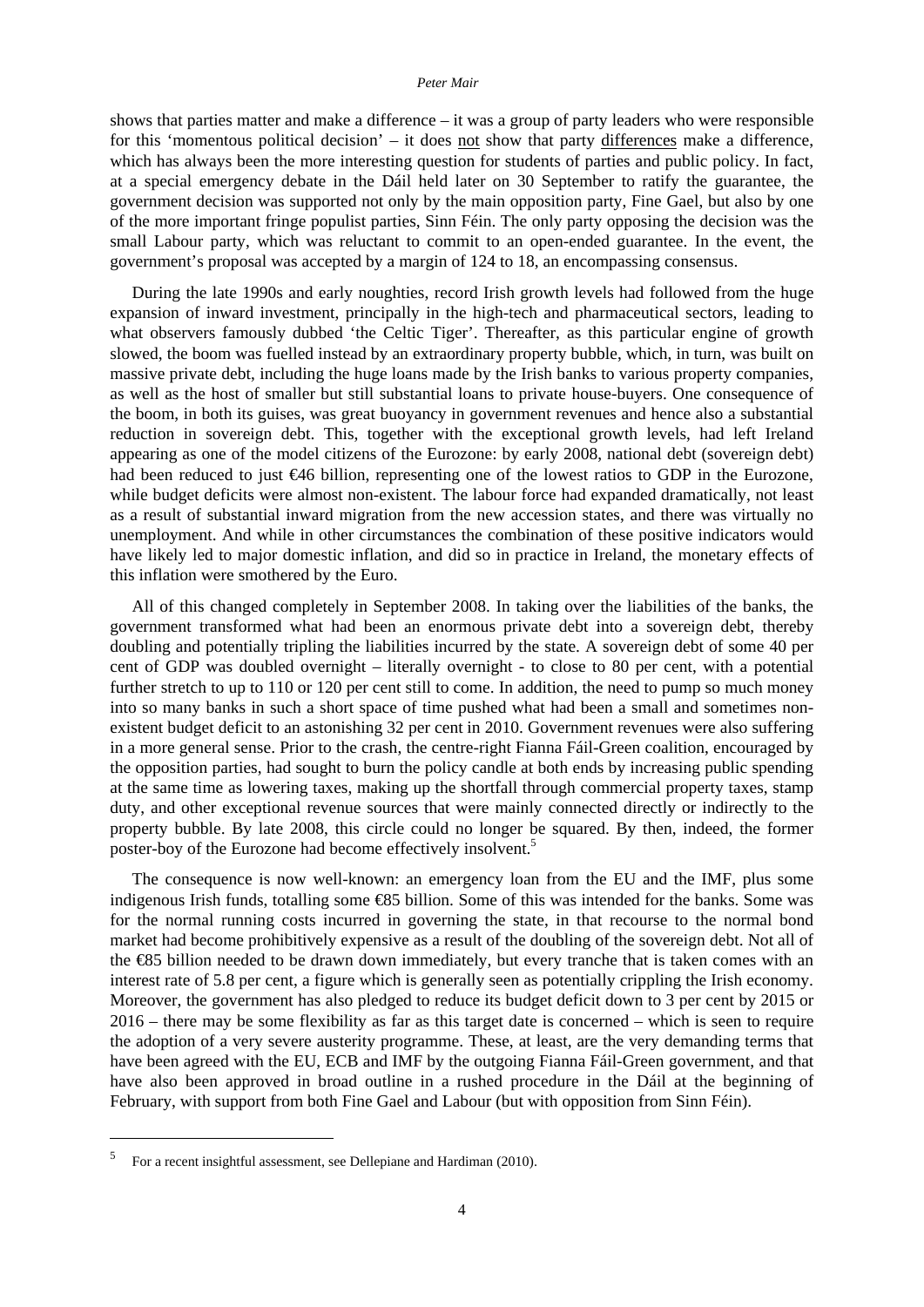#### *Bini Smaghi (and Chopra) vs. the Parties*

-

But there are still some doubts about how demanding it will turn out to be in practice, and this brings me to the core of the present paper. Although the broad outline of the EU/IMF loan package has been agreed by all mainstream parties, including Fine Gael and Labour, who were expected to form a new coalition following the election called for 25 February, the precise terms are still considered up for negotiation.<sup>6</sup> The target date for reducing the deficit to 3 per cent is still somewhat open, for example, and all parties accept this. Flexibility regarding the interest rate is disputed, however. The outgoing Fianna Fáil-Green government claims the terms were the best available in the circumstances and cannot be changed. The opposition Fine Gael and Labour parties, on the other hand, claim that a more favourable rate was offered to Greece, and although they avoided concrete commitments, they both pledged on the eve of the election campaign that they would seek to renegotiate the 5.8 per cent figure.<sup>7</sup> In a special RTE *Prime Time* programme on the issue, broadcast on 27 January 2011, spokespersons from both parties suggested that they might try to lower the figure to closer to 3 or 3.5 per cent.<sup>8</sup>

Although this was clearly an attractive election pledge, since it promised the possibility of being able to pull back from the most severe elements of the austerity programme, it also seemed unrealistic. Interviewed for the same RTE programme, Lorenzo Bini Smaghi, a member of the ECB Executive Board, and the official in charge of European and international relations, flatly denied the possibility that the loan might be renegotiated:

A government engages a country when it signs the agreement. It went through parliament [and] so the democratic process. So it doesn't happen that when you have a change in government the next government reneges on commitments. It enters of course into discussion of the implementation of the programme, but the programme is there, has been signed, and has to be implemented.

This view was echoed by Ajai Chopra, who had headed the IMF mission to Ireland, and who also viewed the agreement as committing the nation rather than the particular government, and who thereby viewed it as given. The following is extracted from the transcript of an interview from the IMF website:<sup>9</sup>

QUESTIONER: The people who you've negotiated this agreement with, the current government, is very, very unlikely to be in power much beyond March of next year and the opposition parties have made it clear that they are not happy with the terms of this overall package…..How big a risk do you think it is that after the election whenever that happens the commitment to following through on these measures will wane and you'll be left going back in there to renegotiate?

MR. CHOPRA: I think the key point to make over here is that this is a program for Ireland and that this is a national response. The IMF has had experience of dealing with such situations where there is a change in government. What we need to do is look at the public record of what the parties have said and here there is a copious public record. We've looked at the statements made by

<sup>6</sup> See Dan O'Brien, 'The Opposition parties want to renegotiate the bailout. It is possible?', *Irish Times* 1 February 2011.

<sup>7</sup> See 'FG leader meets Barroso over bailout', *Irish Times* 29 January 2011; 'FG pledge to revise EU-IMF loan conditions', *Irish Examiner* 1 February 2011; and 'Renegotiating the EU/IMF loans package – just how realistic is that?' [\(http://www.irishelection.com/2010/12/renegotiating-the-euimf-loans-package-just-how-realistic-is-that](http://www.irishelection.com/2010/12/renegotiating-the-euimf-loans-package-just-how-realistic-is-that/)/).

<sup>8</sup> There are also minor parties and independent candidates who are campaigning on the pledge of tearing up the agreement in its entirely, and reneging on the overall guarantee to the banks. According to Sinn Féin president Gerry Adams, for example, the party's policy remained to tell the IMF 'to go home and take their money with them' (*Irish Times*, 31 January 2011). Speaking in the Dáil on the last day of business before the election, the Sinn Féin parliamentary leader stated: 'I call on all parties in this general election to make clear to the European Union, the IMF and the wider international community that this deal is not acceptable, not affordable and ruinous to the Irish economy and the Irish people. It was negotiated and imposed by a discredited Government and it must be set aside' (*Dáil Debates*. 1 February 2011).

<sup>9</sup> 'Transcript of a Conference Call on the Extended Fund Facility Arrangement for Ireland' [\(http://www.imf.org/external/np/tr/2010/tr121710.htm\). Se](http://www.imf.org/external/np/tr/2010/tr121710.htm)e also 'Renogiating…' (fn. 6).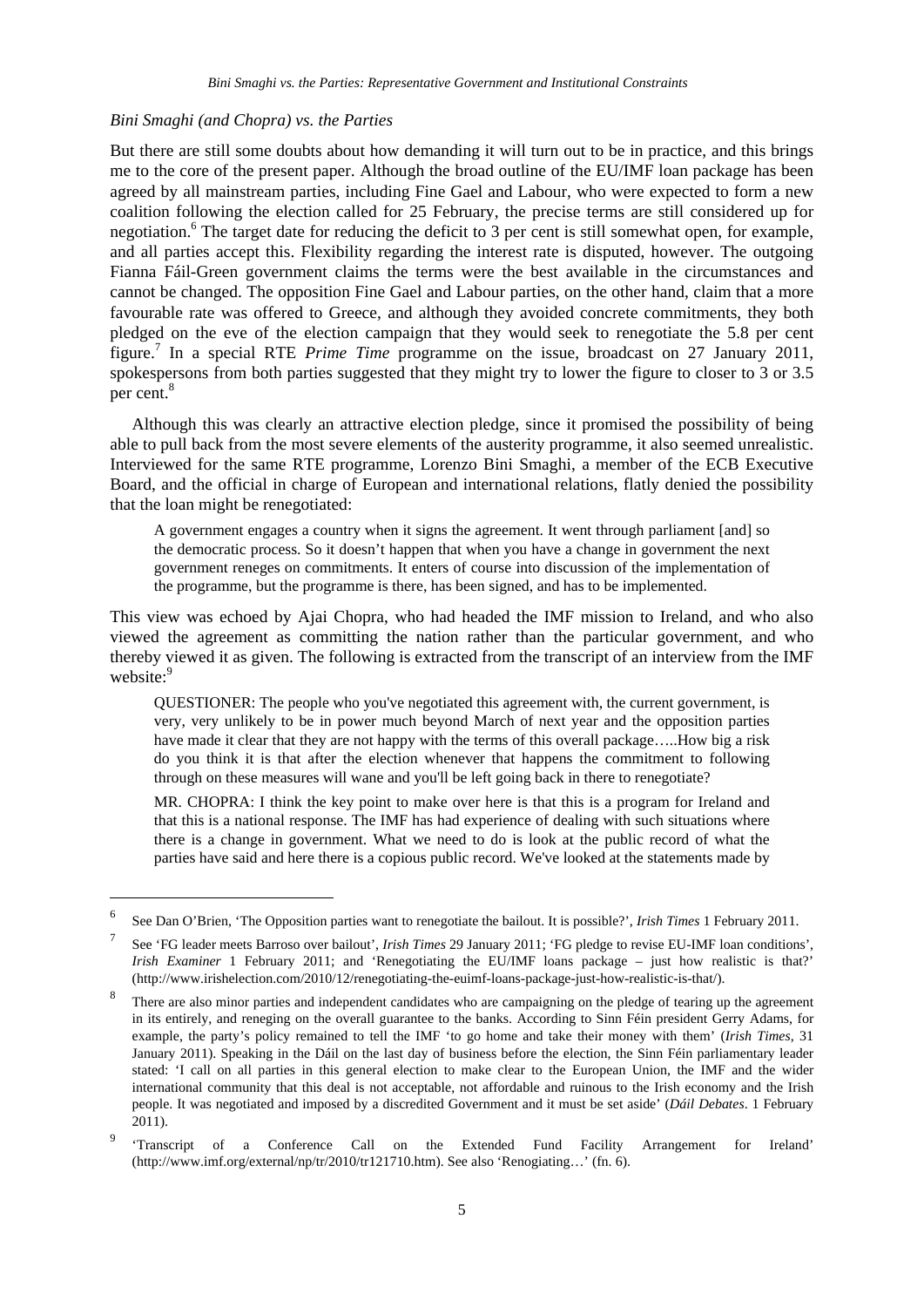party leaders on their websites…. There is nothing that we've seen in terms of the public pronouncements by the opposition parties in terms of the approach to achieving the goals of fiscal and financial stability that would cause undue problems to achieving the overall goals of the program.

QUESTIONER: One additional question. Therefore do the opposition parties have any chance of renegotiating the overall rate?

MR. CHOPRA: For the IMF, no. This is the rate that is applied to all member countries.

Since these discussions and negotiations are very current at the time of writing, it is obviously impossible to predict what will happen under any new government that is likely to take office in March. Moreover, although general grandstanding on the issue on the part of the opposition parties is easily documented, both Fine Gael and Labour are being very careful not to make specific and hence potentially accountable pledges. Nonetheless, entering an election, and competing against the outgoing governing parties, they were both clearly keen to give the impression that they could renegotiate the agreement, and they both clearly expected that this stance would deliver electoral support.<sup>10</sup> Against this, the ECB and the IMF, in the persons of Bini Smaghi and Chopra, insisted that the agreement has been negotiated on behalf of the Irish state rather than on behalf of any short-term government, and hence that it was more or less set in stone – particularly as far as the rate of interest was concerned. All of this has the potential to lead to a conflict between a set of parties that enter government with a representative mandate to renegotiate a loan, and a set of lenders that insist on sticking to the terms of an agreement that has already been signed by 'the state'.<sup>11</sup>

# *Cui Bono?*

1

Conflicts between what a government or its voters might like to happen, on the one hand, and what various institutional and other constraining forces 'allow' to happen, on the other, are, of course, congenital in any modern democracy. To paraphrase an earlier analysis (Katz 1986), the party-ness of modern party government is often in conflict with its government-ness. At the same time, however, I should emphasise that this is not a conflict between input and output legitimacy (Scharpf 1999), or between government by the people and government for the people. In the Irish case, to push for a renegotiation of the EU/IMF agreement after the election might well be considered expressive of government by the people, and hence we see this side of the equation in action. The parties favouring renegotiation – even if without precise detailed plans – are those currently preferred by the electorate and are likely to win a commanding majority. Indeed, the agreement has become extremely unpopular with voters, as has the austerity which it promises, and according to a pre-election poll in the *Sunday Independent* (30 January 2011), more than 80 per cent of the electorate favoured renegotiation. Should the people decide, it would be likely in favour of new terms. This would be a decision by the people.

On the other side of the equation, however, it is difficult to view acceptance of the status quo, and hence acceptance of the Bini Smaghi-Chopra arguments, as being expressive of government for the

<sup>&</sup>lt;sup>10</sup> On the last day of Dáil business before the election, for example, the Labour leader Eamon Gilmore stated that 'this election is a three-way contest. Those who want more of the same can vote for the Fianna Fáil party that brought down the country, that tied the State to the sinking and stinking misfortunes of the banks and that sold us out in the deal with the EU and IMF' (*Dáil Debates*, 1 February 2011). Later, launching his party's economic programme for the election, he stated that the choice facing the electorate was to have the budget decided by the ECB or by the Irish government, and the voters could either accept the rescue deal or to trust Labour to change its terms: 'It's Frankfurt's way or Labour's way' (*Irish Times*, 4 February 2011).

<sup>11</sup> See also the comments by Olli Rehn, EU Economics Commissioner, as reported in the *Irish Times*, 15 February 2011. 'I'm of course following the Irish debate closely and I'm aware that in democratic politics we have freedom of speech and freedom of positions. At the same time, it is clear that the EU has signed the Memorandum of Understanding with the State, with the Republic of Ireland and we expect continuity and respect of the memorandum…If there will be any changes to the pricing policy, which I personally support and the commission supports, it will take place for the overall European reasons not specifically because of electoral statements in Ireland.'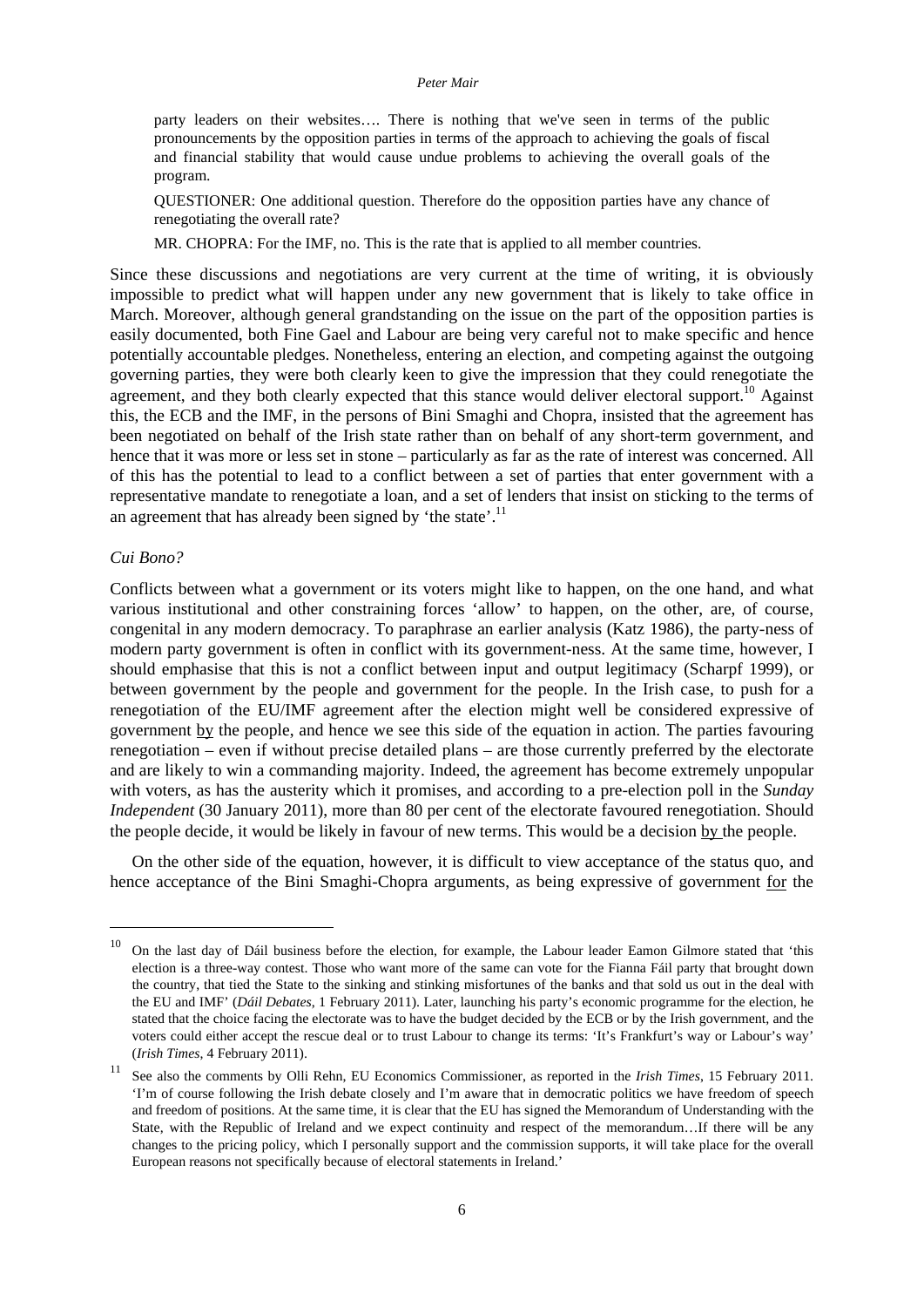people. According to many interpretations, including those of renowned economists Ken Rogoff and Paul Krugman, as well as financier George Soros, this agreement is actually damaging to the interests of the Irish people and to the long term prosperity of the Irish state. 'How long can Ireland take the pain that's necessary?', asked Rogoff recently. 'A year, two years? Maybe. But three or four? Countries outside of Romania maybe, under Ceausescu, really haven't done this and so it's possible but it's very demanding' (*Irish Times*, 27 January 2011). According to Krugman, 'you have to wonder what it will take for serious people to realize that punishing the populace for the bankers' sins is worse than a crime; it's a mistake' (*New York Times*, 25 November 2010). For Soros, finally, it is a case of 'the bondholders of insolvent banks…being protected at the expense of taxpayers. This is politically unacceptable. A new Irish government to be elected next spring is bound to repudiate the current arrangements' (*Financial Times* 14 December 2010). Staying with there present commitments does not therefore seem to be expressive of government for the people. Indeed, for some commentators, as we've seen, it is government against the people.

So, in whose interests was it? And for whom was the decision made? In the first place, and most obviously, it was in the interests of the banks that were bailed out, and in the interests of the senior management of these banks who were busy lobbying the party leadership on the night of 30 September. Subsequent to the declaration of the bank guarantee, there has been a lot of speculative comment in the Irish media regarding the personal relationships between the bankers themselves and senior government Ministers, and it has often been suggested that the decision was owed to cronyism and political favouritism (e.g., O'Toole 2010). This also means that it was in the interests of the bondholders of the failing banks, who are mainly European banks, and who are together owed an estimated  $\text{\textless{}60}$  billion, including  $\text{\textless{}10}$  billion owed to German banks, and  $\text{\textless{}10}$  billion to UK banks. Since any default would have major knock-on effects on their balance sheets, it is also in clearly in the interests of these other European banks and their national governments that the debts are covered. Finally, the decision was also taken in the interests of the ECB and the leadership of the Eurozone more generally, as well as of the EU authorities, since an Irish default would serious undermine the Euro, and hence risk irreparable damage to the EU itself. Indeed, it was argued by some Irish commentators and politicians that the ECB and the EU had forced the rescue package on Ireland in an effort to protect the European banks and the currency. Perhaps, then, the decision is expressive of government for the European people(s).

Issues of interest and culpability were also the subject of a heated exchange in the European Parliament, connecting the problem not just to moral hazard on the part of the Irish banks, but also on the part of their counterparts in Europe, and thereby connecting also to a wider discussion as to whether the blame for the crisis lay with the Irish banks, who loaned recklessly in the property market, or with those European banks that provided the funds to allow Irish banks to make the loans in the first place. An Irish Socialist MEP, Joe Higgins, placed the blame on both the Irish and the European banks, and condemned the transferring of the costs of the bailout to the Irish taxpayers, who, he claimed, were not responsible. The bailout mechanism, he argued, 'is in practice nothing more than another tool to cushion major European banks from the consequences of their reckless speculation on the financial markets'. To which the president of the European Commission, José Manuel Barroso, responded angrily: 'the problems of Ireland were created by the irresponsible financial behaviour of some Irish institutions and by the lack of supervision in the Irish market….Europe is now part of the solution; it is trying to support Ireland. But it was not Europe that created this fiscally irresponsible situation and this financially irresponsible behaviour. Europe is trying to support Ireland. It is important to know where the responsibility lies' (*European Parliament Debates*, 19 January 2011).

Lorenzo Bini Smaghi was also explicit on this issue, emphasising that the whole problem was the responsibility of the Irish, and that it was 'totally wrong' to suggest that the ECB had pressured the government: 'Democracies have to be accountable and consistent with their own choices. I don't think anybody outside Ireland should tell Ireland what to do, but you should not complain if now you have to increase taxes as a result of the choice of economic model the Irish people made…. The driving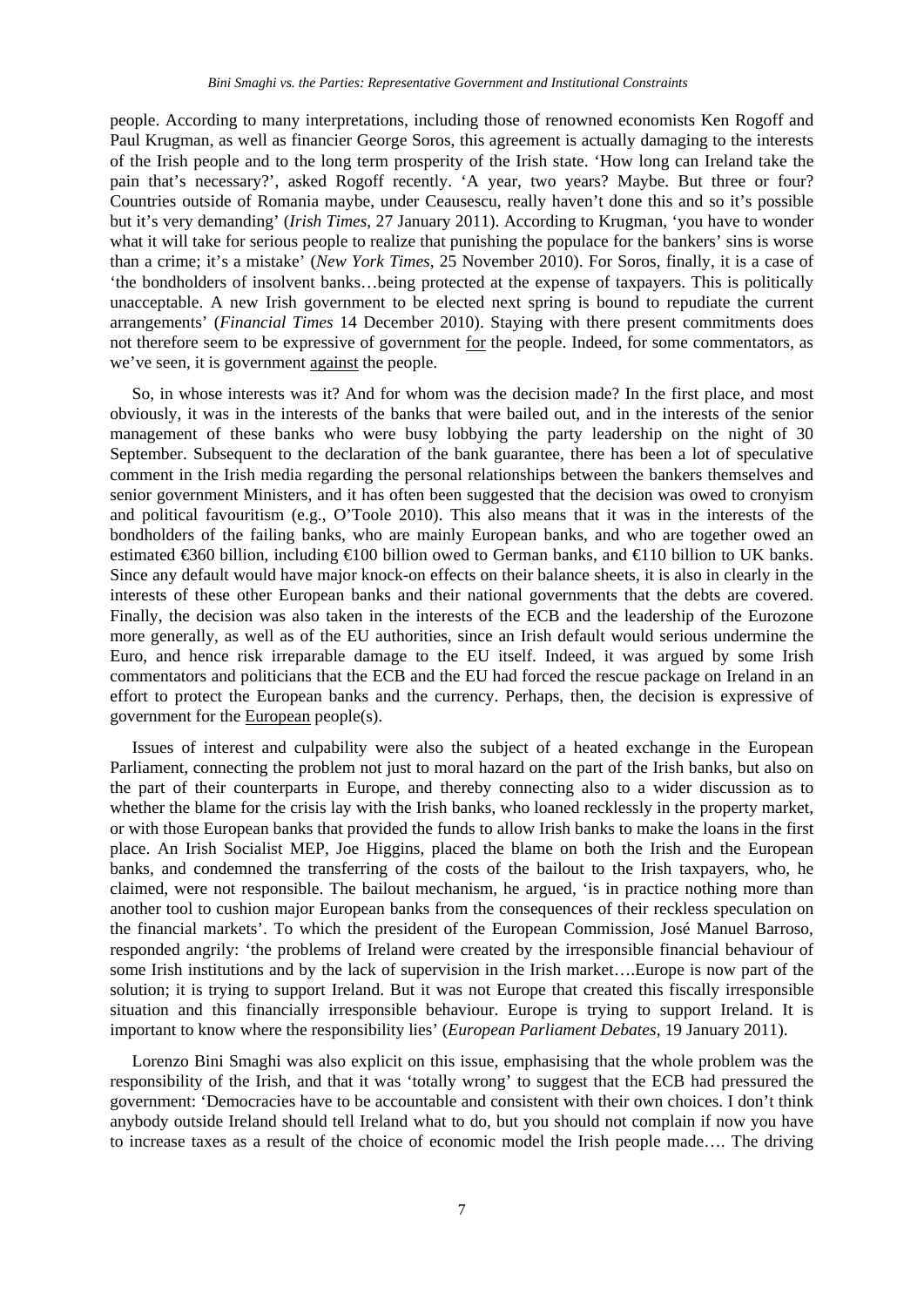force was the collapse of investor confidence and the decision was entirely the Government's own' (*Irish Times*, 15 January 2011). Brian Cowen, the soon to be outgoing Taoiseach, pushed the same line, emphasising that the request for European help had not been forced on his government: 'It was an Irish decision made by Irish people,' he insisted. $12$ 

#### **III. Representative and Responsible Government**

For a variety of reasons – social structural, organizational and geopolitical, as well as simply the sheer force of attrition – the character of parties and party competition in many of the European polities is changing in ways that more and more difficult for parties to respond to their voters, and hence to represent and act on their opinions. In other words, it is changing in ways which challenge the integrity of the chain of delegations. These problems emerge at two levels. First, parties find it more difficult to listen to voters and to understand, aggregate or process their demands. Second, parties have less freedom in which to treat their voters as principals and to act as their agents.

#### *Representative parties*

In traditional understandings of the development of representative government in modern Europe, parties were seen to have played two crucial roles. In the first place, they played a crucial representative role – articulating interests, aggregating demands, translating collective preferences into distinct policy options, and so on. They linked civil society to the polity and did so from a very strong and well-grounded foundation in society. Parties gave voice to the citizenry. In the second place, they governed. They organized and gave coherence to the institutions of government, and from their positions in government, and in opposition, they sought to build the policy programmes that would serve the interests of their supporters and of the wider polity. The combination of both these crucial roles in one was the unique contribution parties offered to the development and legitimation of modern democracy. That is, within one party agency, and within one party organization, were developed the key representative and governing functions of the polity. This was the key to the legitimation of representative government in democratic political systems. In such a process there were few if any principal-agent problems: there was usually only one principal, and this principal was also the agent (see Katz and Mair forthcoming: Chapter 2).

In contemporary democracies, by contrast, these two functions have begun to grow apart, with many of today's mainstream parties downplaying, or being forced to downplay, their representative role, and enhancing, or being forced to enhance, their governing role (Mair 2006; Katz and Mair 1995). In other words, as part of the process by which parties have moved their centres of gravity from civil society to the state, they have also began to shift from combining representative and governmental roles (or combining representative and procedural or institutional roles) to building on their governmental role alone.

Another way of looking at this is to suggest that these parties have moved from making representations on behalf of citizens to the state, to making representations on behalf of the state to the citizens. The representation of the citizens, meanwhile, to the extent that it still occurs at all, is increasingly given over to other, non-governing organizations and practices – to interest groups, social movements, advocacy coalitions, lobbies, the media, self-representation, etc – that are disconnected from the parties and the party system, and that can talk directly to government and the bureaucracy. In this way, the representation of interests – government by the people – becomes less and less a function of the activities of partisan political organizations. This also implies the possible emergence of a new division of labour within democracy polity, whereby the mainstream parties would govern, or primarily govern, while other agencies would look after the citizens' representative needs. There is

<sup>12</sup> Interview with Brian Cowen, *Prime Time*, 8 December 2010.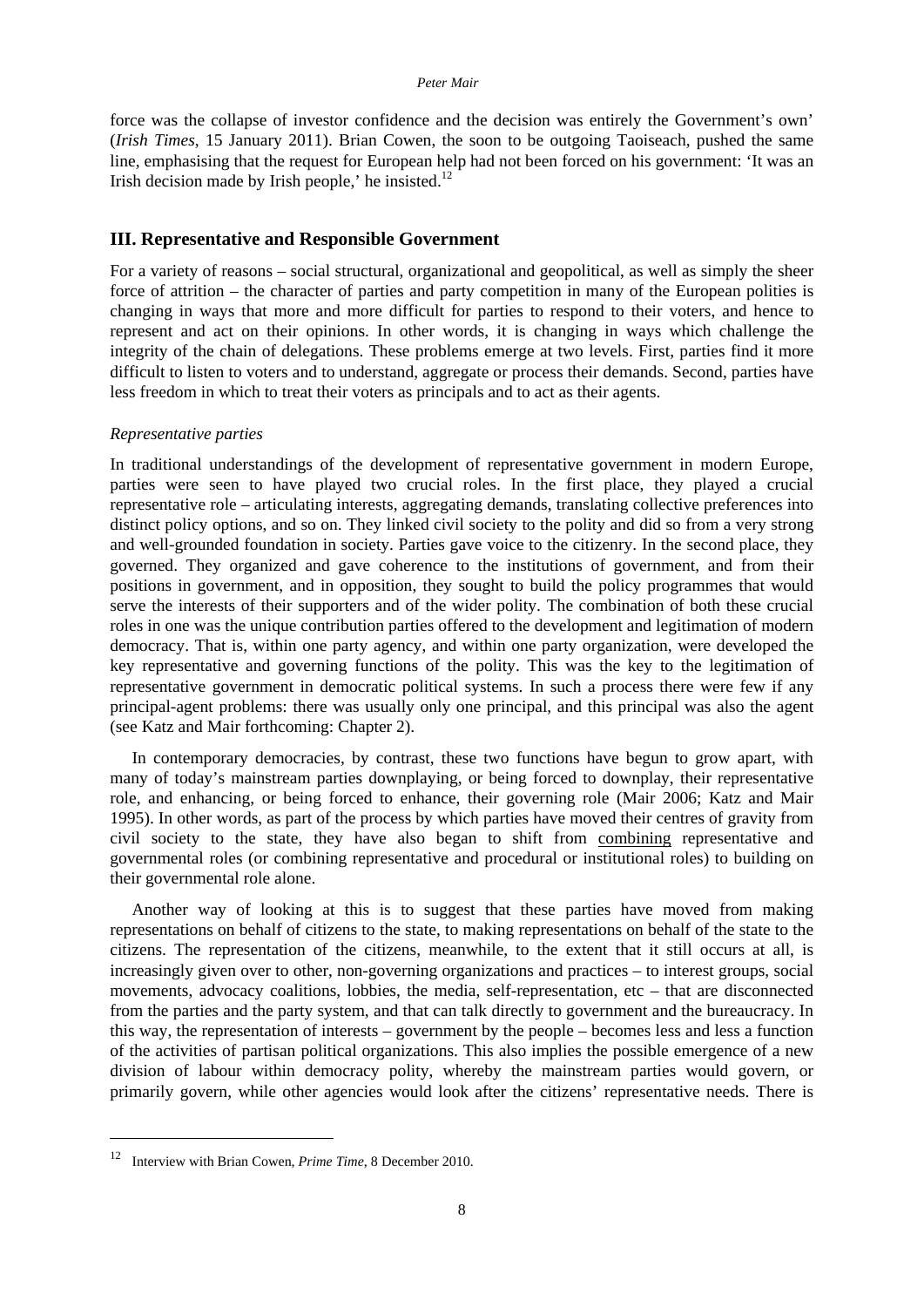one important exception here, of course, in that one channel of representation that does remain within the electoral channel is that trumpeted by the new 'niche' or 'challenger' parties (Meguid 2005), often populist in tone, who may also downplay their governing ambition or lack a governing capacity. Needless to say, these developments severely challenge the strength and coherence of the first link in the parliamentary chain of delegation. This is not only because, as Müller et al (2003, fn. 12, citing Riker (1982)) acknowledge, it may simply be impossible for the parties to know what citizens want, but also because the parties that govern seem now less willing or able to listen, while the citizens themselves prefer to address other agencies.

There are at least four good reasons to believe that parties are now less inclined and less able to listen to voters, and less capable of processing their demands. In the first place, they find it increasingly difficult to know what voters want. Since the development of the catch-all party in the 1960s, resources and power inside the parties had increasingly shifted upwards, privileging those whom Kirchheimer (1966) spoke of as 'the top leadership groups'. Although this had allowed the parties greater flexibility in competing for office, and had freed the leaderships from the constraints of more purposeful mass organizations and memberships, it had also had its costs. Party organizations became more top-heavy and capital intensive, membership levels began to fall, and the general rootedness of parties within the wider society began to erode. Levels of popular identification with parties waned, loyalties declined, voters grew more distant and less engaged, and electoral preferences became more volatile and contingent. It was not only the case that voters no longer belonged to the parties – as Parisi and Pasquino (1979) had once argued, instancing the general shift from what 'a vote of belonging' to a 'vote of opinion' – but also that the parties no longer belonged to the voters. When party organizations were embedded within a wider network of organized cleavages, and when both leaders and voters were more less part of the same milieu, it was easy for party leaders to listen to voters and to understand what they were saying. In contemporary party organizations, by contrast, leaders (or their professional consultants) who wish to listen to their voters are obliged to rely on opinion polls, focus groups, and on the independent media, none of which seems able to offer a clear and unambiguous message, with much of that which is an expressed being a sense of disappointment at the inability of parties and governments to do what might be desired (e.g., Russell 2005; Hay 2007).

Parties also have problems listening to voters simply because electoral representation itself has become more difficult. The decline of the traditional large collective constituencies, the fragmentation of electorates, the particularisation of voter preferences, and the volatility of issue preferences and alignments – that whole process which the Dutch refer to as *ontzuiling* and individualisation – made it more and more difficult for parties to translate popular interests into distinct policy alternatives (see also Schmitter 2008). This was especially so since many of the traditional representative guidelines no longer functioned, but instead were part of a context in which, as Rudy Andeweg (2003: 151) has noted, 'religion is increasingly expressed outside churches, interest promotion is taken care of outside interest associations, …physical exercise outside sports clubs…., work outside permanent employment, love outside marriage, and even gender differences are becoming divorced from sex differences.' In other words, even if parties wanted to listen to voters, and even if they managed to do so, the result was often a cacophony of different voices. This made it harder for the to synthesise the various demands, let alone aggregate them into coherent electoral and governing programmes – itself, the classic representative function performed by parties within democracies.

Thirdly, it is likely that parties will have become less inclined to listen to voters to the extent that they cannot effectively process the demands that voters express. For a variety of reasons, parties in national governments in recent years have ceded much of their capacity and authority to make binding decisions in a host of different policy areas. In part this is because of the sheer complexity of the issues involved (Papadopoulos 2003) and results from the tendency to delegate decision-making authority to expert institutions and agencies lying outside the formal electoral arena. However, it is also the result of a gradual shift in competences, with the European level in particular assuming an increasing responsibility in many policy areas and thereby reducing the capacity of parties to offer meaningful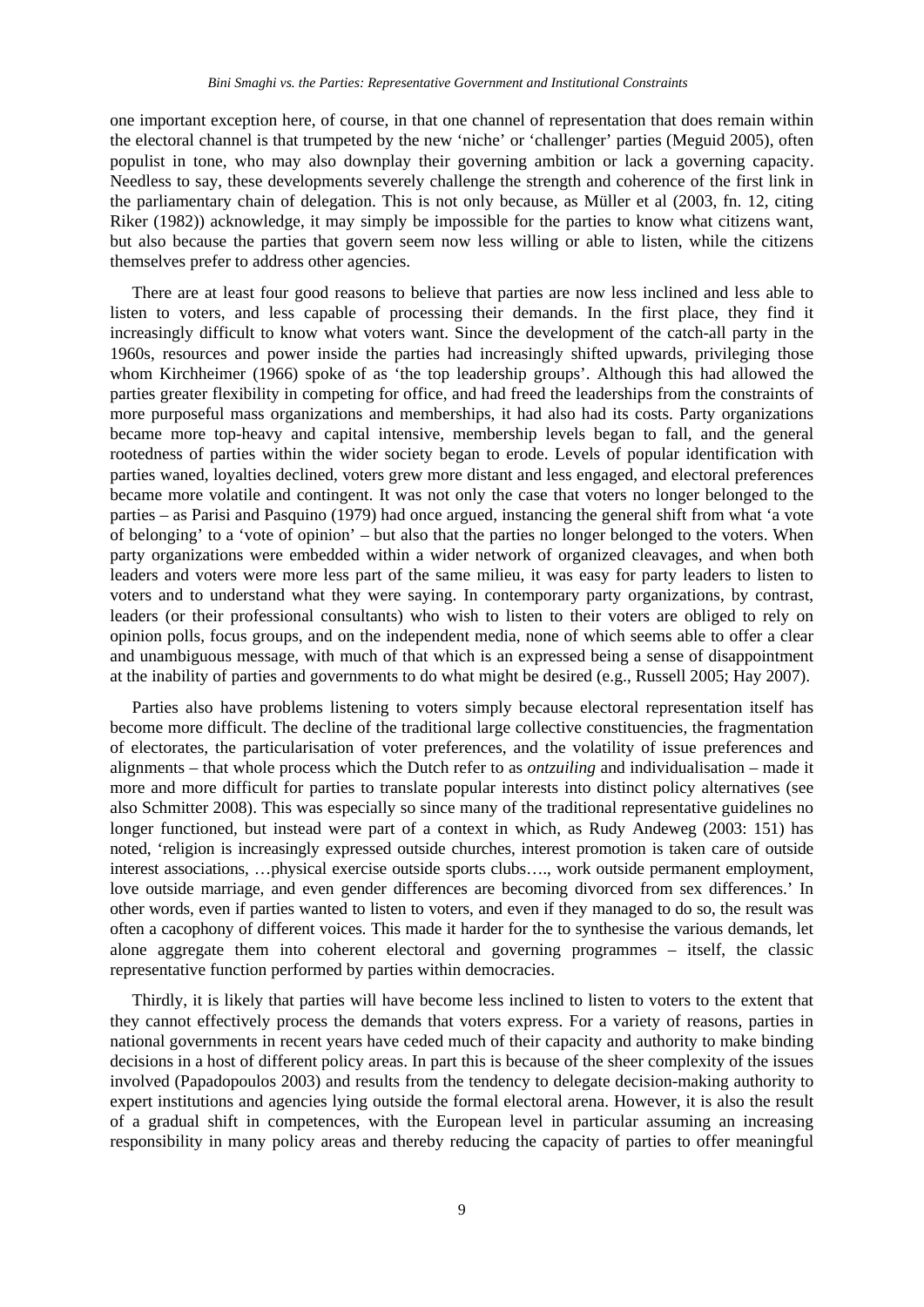#### *Peter Mair*

policy alternatives to their voters (Dorussen and Nanou 2006; Nanou and Dorussen 2010). Given that national governments now often lack the resources to determine policies autonomously, the parties occupying these governments are unlikely to encourage voters to give voice in these areas in electoral contexts.

Finally, the steady opening up of the governing process to an ever wider range of parties in the 1970s and 1980s had turned the ambition to govern into a much more realistic and manageable goal for more and more party leaders. Indeed, holding office in government became part of the conventional career cycle and ambition for both parties and their leaders – a process which, as Borchert (e.g. 2008) shows, went hand in hand with the growth of political professionalisation. This also became part of the more general change in party strategy, whereby the shift of resources inside parties from the party on the ground and from the party in central office to the party in public office allowed the ambitions of the party in public office to be transformed into the ambitions of the party as a whole (Katz and Mair, forthcoming). For many party leaders, parties were governors or they were nothing, a perspective which clearly leaves little room for listening to voters.

#### *Responsible government*

The second source of difficulty in the parliamentary chain of delegation connects directly to the notion of responsibility. It is a commonplace to note that all democratic governments, always, have had to maintain a balance between demands for responsiveness, on the one hand, and demands for responsibility, on the other, or, echoing Scharpf (1999), all governments have had to maintain a balance between democracy and efficiency. Today, however, in the new circumstances of party politics, these two demands have come increasingly in tension, and it is becoming more and more difficult to reconcile them. Moreover, and this is where I come to the core of my argument, not only are the demand for responsiveness and the demands for responsibility increasingly at odds with one another, but there has also been an undermining of the parties' capacity to reconcile and resolve this growing tension. In other words, the tension itself is becoming steadily more acute, and the means of handling that tension are steadily waning.

Responsibility is, of course, a difficult and contested term. For Sartori (1976: 18-24), for example, as well as for many of the US advocates of the 'responsible party model' in the 1950s and 1960s (e.g., APSA 1950), responsibility essentially boils down to accountability. Political actors and their parties and their governments give account to parliament and/or to the people, and are in this sense accountable and, thereby, responsible. For Downs (1957: 105), by contrast, responsibility implies predictability and consistency: a party is responsible 'if its policies in one period are consistent with its actions (or statements) in the preceding period' and hence 'the absence of responsibility means party behaviour cannot be predicted by consistently projecting what parties have done previously.' For Rieselbach (1977: 8-10), who proposes responsibility, responsiveness and accountability as three standards against which the US Congress – or any legislature – might be evaluated, responsibility implies efficiency and effectiveness: 'a responsible institution provides reasonably successful policies to resolve the major problems it is faced with. The emphasis of the responsibility criterion is on speed, efficiency, and, of course, success.' Finally, for Birch (1964), in his classic study of the British constitution, responsibility implies not only responsiveness and accountability – the two notions highlighted by the US advocates of the 'responsible party model', for example – but also 'prudence and consistency on the part of those taking decisions.' As Birch goes on to emphasise, this latter meaning evokes notions of duty and of moral responsibility, and here too it is contrasted with reckless or inconsistent decision-making.

We are therefore confronted with three distinct concepts, each of which is in some way associated with the broader notion of responsibility. The first is responsiveness, whereby political leaders or governments listen to and then respond to the demands of citizens and groups. This may also be associated with the traditional understanding of party government and party democracy, in which parties and their leaders acquire a mandate through elections and go on to implement the chosen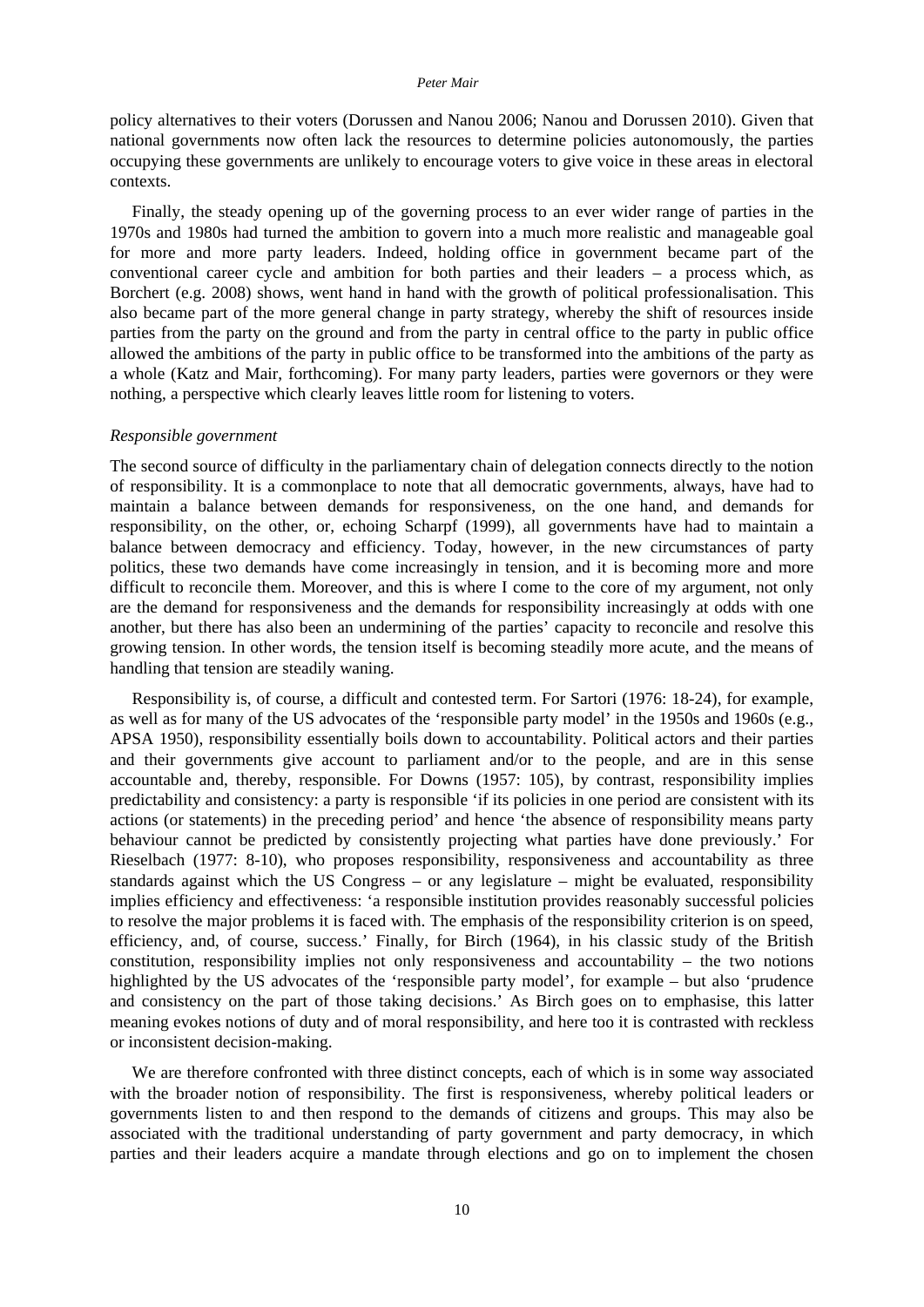policies while in government. The second concept is accountability, whereby political leaders or governments are held to account by parliaments or by voters. The judgement of these citizens or parliaments may be based on evaluations of how responsive the leaders have been, and how well they have acted as delegates or agents of the bodies or principals carrying out the evaluation; or it may reflect a 'trustee' type of relationship, in which the leaders make their own judgements and are subsequently evaluated on their performance. Either way, both judgements involve *ex-post* evaluation and, following Andeweg (2003), this seems to have become more important as traditional *ex-ante* representation – responsiveness – becomes more difficult to realise. In other words, there is a potential trade-off between responsiveness and accountability, with a weakening of the former being compensated by a greater emphasis on the latter; or, in Scharpf's (1999) terms, with the failings of input-oriented legitimacy being compensated by a greater reliance on output-oriented legitimacy.

The third concept, following Birch, is responsibility in the narrower and more formalised sense of the term, whereby leaders and governments are expected to act prudently and consistently and to follow accepted procedural norms and practices. This also means living up to the commitments that have been entered into by their predecessors in office and abiding by agreements that these predecessors have made with other governments and institutions. In other words, responsibility involves an acceptance that in certain areas and in certain procedures, the leaders' hands will be tied. Of course, the hands may also be eventually loosened and the leader may break with established traditions and practices – but even in these cases, to act responsibly means to effect changes according to accepted procedures and to avoid random, reckless, or illegal decision-making. In terms of procedures, responsible government is therefore 'good' government.

So how do these three notions fit together? The first two obviously fit together in the sense that the declining representative capacity of parties leads to retrospective accountability acquiring a greater emphasis than prospective mandates. Indeed, regardless of whether the parties in government are standing in relation to parliament and the voters as accountable trustees or as responsive delegates, there is a clear and relatively unambiguous principal-agent relationship involved. The parties in government are the agent, and voters – whether mandating *ex ante* or being accountable *ex post* – are the principal. The chain of delegation is clear.

The relationship of both concepts with responsibility in the Birch sense is much more problematic, however. Here there is not one more or less straightforward principal that the parties in government meet when dealing with the voters or the parliament, but rather a host of different and sometimes contradictory principals constituted by the many veto and semi-veto players who now surround government in its dispersed multi-level institutional setting: the central banks, the courts, the European Commission, the Council of Europe, the WTO, the United Nations and its various offshoots, and so on, and who, as we have seen, are proving so powerful in the Irish case. It is to these sometime principals that parties in government are also accountable, and it is when these governing parties continue to respect the rulings and procedures laid down by these institutions that we can speak of them being consistent, prudent, and responsible.

With responsiveness and accountability, the integrity of the parliamentary chain of delegation remains intact, in that there is one key principal and one key agent at each of the points, and there is also singularity. Once we introduce the notion of responsibility, on the other hand, the integrity is undermined, since other principals external to the chain of delegation begin to assert themselves. The key difference is therefore not that between prospective responsiveness and retrospective accountability, which governments can try to square in any case; but between both of these forms of control, on the one hand, each with the same basic principal, and the problem of responsibility, on the other, with its host of different and sometimes competing – and often legitimate – principals. As is more than evident in the Irish case, for example, it is here that the key incompatibilities lie, with the demands of responsiveness, to both voters and to parliament, and hence also the demands of representation, proving particularly difficult to reconcile with the demands of responsibility. This is therefore also where the parliamentary chain of delegation runs into problems.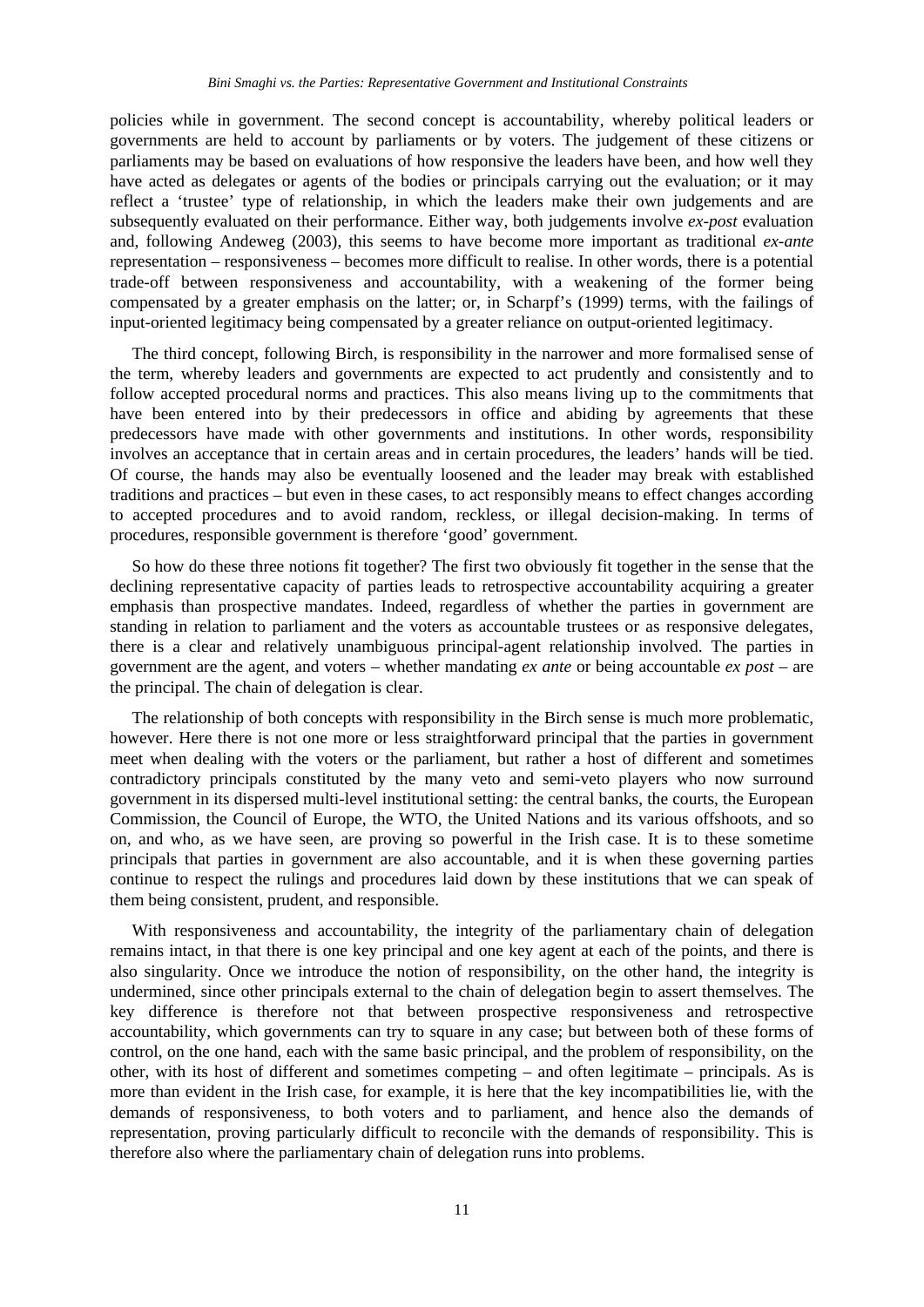#### *Peter Mair*

But this is also an old problem, and one that connects closely to Dahl's (1956) traditional distinction between populistic and Madisonian democracy, as well as to the more common contemporary distinction between efficient and democratic government (e.g., Scharpf 1999). Moreover, the problems posed for the chain of delegation by institutional diversity are also recognized by Müller et al (2003), as well as by some of the more general work on principal-agent theory. A recent evaluation of the literature on bureaucratic control concluded, for example, 'that bureaucratic actions are influenced by multiple potential principals and that these potential principals are often in competition with one another' (Worsham and Gatrell 2005: 364; see also Wood and Waterman 1993), while Kaare Strøm (2003: 60) also points out that external political constraints can get in the way of representative politics by prohibiting certain forms of agency or by 'forcing agents into behaviour that neither they nor their [own, domestic] principals would have freely chosen.' So why should this familiar tension between responsiveness and responsibility now be a matter of particular concern? What is different in contemporary democracy?

#### *A Growing Tension*

There are four factors in particular that are important here, all of which point to a difference in scale rather than a difference in kind, but which together cumulate in a manner that constitutes a fundamental challenge to the good functioning of representative government. In the first place, and as already discussed above, governments are finding it ever more difficult to respond to voters and to electoral opinion, and are finding it ever more difficult to read and aggregate preferences and to persuade voters to align behind their policies. As we have seen, this is partly because they have withdrawn from civil society and hence are out of touch with electoral demands, and it is partly because they now maintain smaller and increasingly unrepresentative party memberships, and lack mechanisms for steering communication upward through the party organisation. Moreover, the parties have tended to loosen their ties with the major mass organisations in civil society, organisations which in any case are themselves less able to communicate with the wider citizenry, and hence they lack access to that particular channel of communication. As noted, it is also increasingly difficult for he parties to respond to voters in policy terms, since, at least in Europe, much of the policy discretion and room for manoeuvre open to governments has been severely curtailed by the transfer to decisionmaking authority to the supranational level. All of these factors have acquired greater weight in recent years, and for this reason the problems that they cause assume greater weight.

It is not just top-down change that is relevant here, however. Mass electoral opinion has become more fragmented and volatile, with the result that there are fewer and fewer stable landmarks around which the parties can orient themselves. As Russell Hardin (2000) has argued, the general decline in the importance of left-right economic competition, and the general growth in a host of often complex issues that are unrelated to one another, together undermine the capacity to organize politics along a single simple dimension. The result is that even if parties in government were in a position to respond to popular demands, they would find it difficult to do so because they would find it difficult to know what those demands actually were. This also makes parties and governments more susceptible to the influence of lobbyists and special interests. The tension therefore becomes more acute simply because it has become more difficult for parties to be responsive to the citizenry as a whole.

Second, in seeking to act responsibly – that is, in trying to do what they are expected to do as governments, and in trying to meet the everyday responsibilities of office – governments now find themselves more and more constrained by other agencies and institutions. In other words, as we have seen very clearly in the Irish case, the range of principals who oblige governments to behave in a particular way, and who define the terms of reference of responsibility, has expanded enormously. This is a growing problem, in that the Europeanisation and internationalisation of policy parameters, reflected in what Ruggie (1997) and Scharpf (2000) treat as 'the decline of embedded liberalism', oblige governments to be accountable to an increasing number of principals, many of who are not located within the domestic realm, and most of whom are difficult to control. In other words,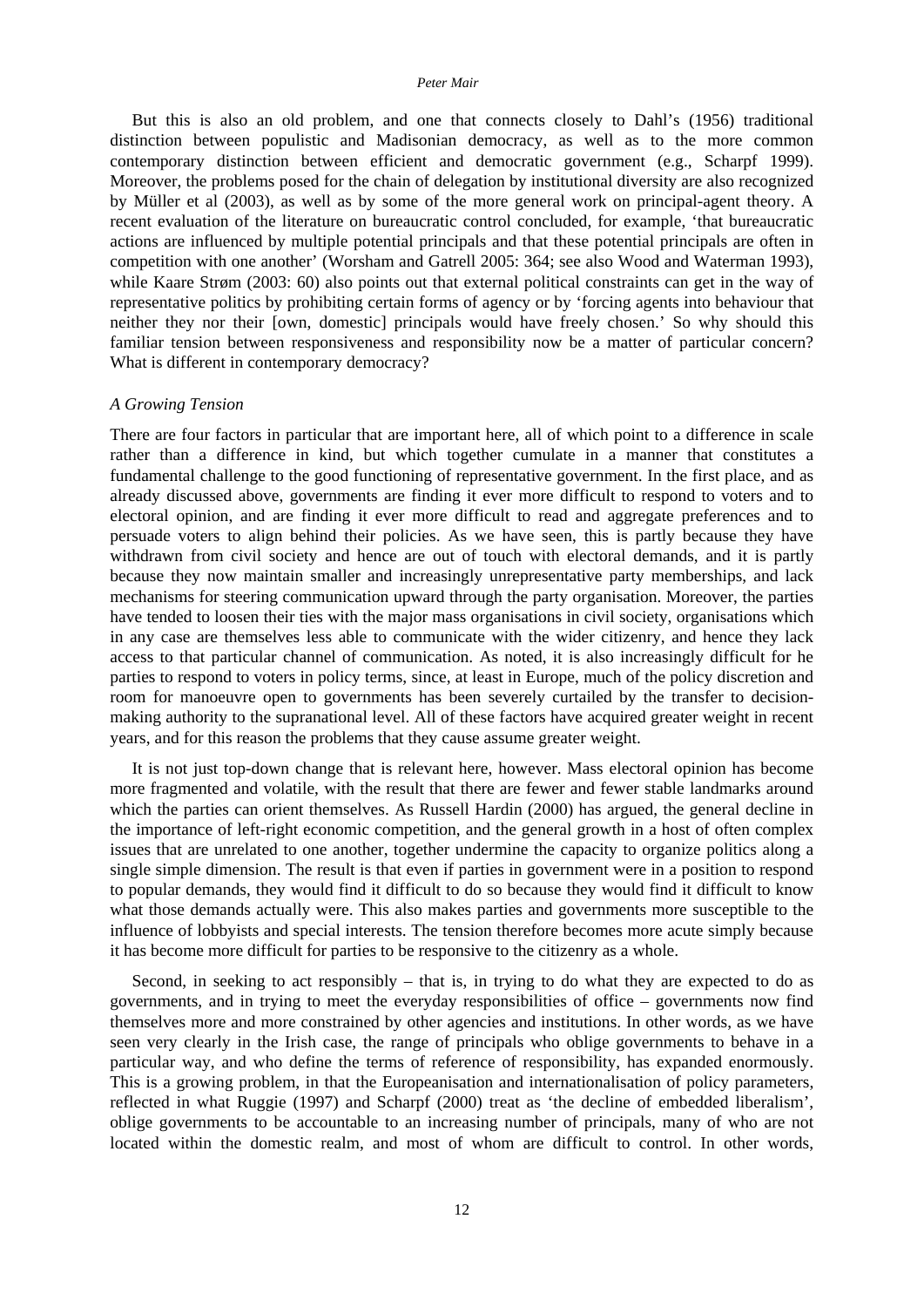globalisation in general, and Europeanisation in particular, by dis-embedding liberalism, create many new principals to whom governments owe account. This also makes it even more difficult for voters to see or understand the rationale behind certain decisions, and hence this also provokes tensions. Even though governments might be willing to heed their voters' demands – if they could read them properly – they may well be limited in doing so by having 'other constitutionally prescribed roles to play' (Strøm 2003: 60). This is not a new problem, to be sure, but it has become weightier and more serious in recent years. This means that we not only dealing with a problem of voter demands that are not so easily understood by parties in government, but also with governments that are not always in a position to respond to those that they do understand.

There is also a third, cumulating factor at work here, which was originally highlighted by Richard Rose (e.g., 1990) some time ago, and which concerns the constraints imposed by the legacies inherited by governments. As Rose argued, most of what governments do is a function of what they have inherited rather than what they have chosen. In the mid-1980s, for example, the then radical Thatcher government was still maintaining and funding 207 of the 227 programmes which it had inherited from the previous Labour regime (many of which had also been inherited by Labour) and, after six years in office, it had initiated just 28 new programmes. In terms of the total programme cost to the government in 1985, less than 6 per cent of expenditure was occupied by newly created programmes (Rose 1990: 279-80). In acting 'responsibly', governments are therefore not only limited by their traditional constitutional constraints and by the growing weight of international constitutional constraints – deriving from the EU or Council of Europe in the European case, and from the UN and the international legal system more globally – but also by the weight of prior policy commitments. Indeed, with time, the inherited weight of these prior commitments has grown enormously, and hence the room for discretionary manoeuvre available to any one government at any one time has become correspondingly curtailed.<sup>13</sup>

In his discussion of responsible government in the British case, Birch (1964: 170) emphasises the familiar point that although responsiveness and responsibility are both generally seen as desirable, they are not always compatible. This is also my main point here. Not only are these features of party government sometimes incompatible, they are also increasingly incompatible, in that prudence and consistency, as well as accountability, requires conforming to external constraints and legacies, and not just to public opinion, and these external constraints and legacies have grown in weight in recent years, while public opinion, in its turn, has become harder and harder to read. This is the growing imbalance.

The fourth factor that I wish to emphasise here is that while the traditional (and lesser) incompatibility between responsiveness and responsibility that was experienced in the past could often be bridged or 'managed' by parties who were able to persuade voters on side through partisan campaigns and appeals to partisan loyalty, this is less conceivable today. The incompatibility has always troubled parties of course, and many party governments in the past have been quick to cite difficult circumstances, inauspicious developments, or simple misjudgements in order to justify the evasion of election commitments or the reneging on promises. In addition, parties could also sometimes pull their voters with them through the change of direction by appealing to popular loyalty and trust. In contemporary circumstances, however, this option is no longer effectively available. Parties have almost no members to help mobilise public opinion, and have an ever-shrinking number of strong partisan identifiers within the electorate who might take them at their word. They rarely control the means of political communication, and hence have to rely on others for their persuasive capacities. Moreover, as is now well attested, political parties are by far the least trusted institution within modern democracies. For all of these reasons, their mobilisation capacities, and hence also their persuasive capacities, are now severely reduced. Parties, in short, now appear to exacerbate rather than alleviate the problem.

<sup>&</sup>lt;sup>13</sup> For an extensive discussion of these cumulating problems in application to the German case, see Streeck (2006, 2007).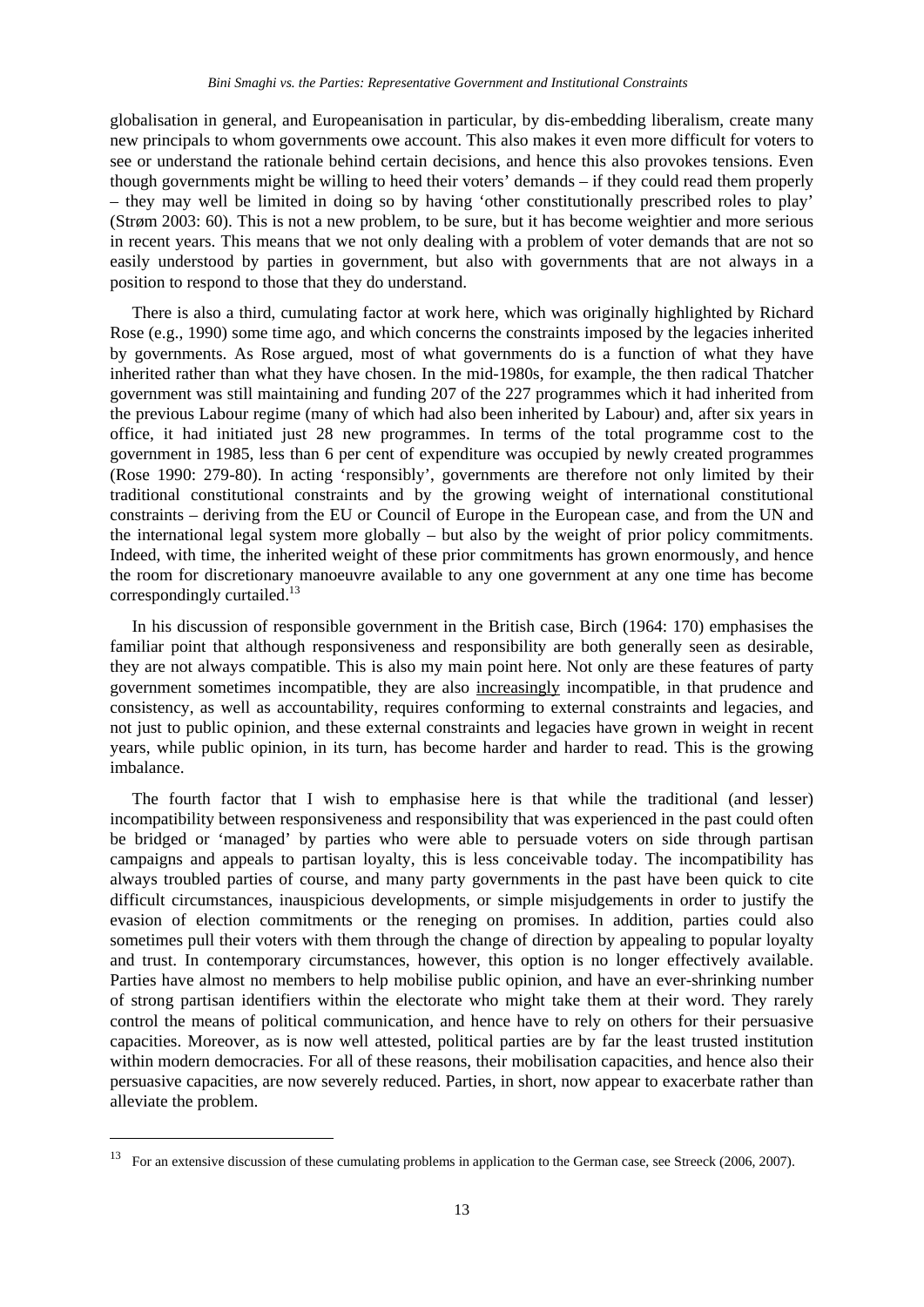#### **IV. Implications**

'Democracy means not only that people can vote in free and fair elections, but that they can influence public policy as well. What people think matters at least as much as what governments do' (Krastev 2002: 45).

A number of implications follow from these arguments. As far as the particular case of Ireland is concerned, the politics of the future will almost certainly, and enduringly, be a politics of austerity. It is not simply the size of the newly enlarged sovereign debt that matters here – given that there is likely to be at least at least some level of default on the debts owed by the banks, there should be an eventual reduction in the overall debt owed by the state – but rather the rate of interest which is being paid on the sums borrowed from the EU and the IMF. Should this rate remain at 5.8 per cent, and this decision is obviously not in Irish hands, it will almost certainly squeeze the Irish economy severely, thereby ensuring that Irish democracy remains in a straightjacket for years to come. In such a context of 'democracy without choices' (Krastev 2002), it makes little sense to speak of the parliamentary chain of delegation: it is the external principals who will be making the demands and constraining the decisions, while the voice of Irish voters will count for little. It will be difficult for the parties to beat Bini Smaghi (or to beat the Germans, or the Dutch).

Beyond the Irish case, however, there are also wider implications. First, and most obviously, it is clear that the task of governing the modern has become extremely complex, time-consuming and demanding, and is something that does not afford much room for partisan mobilisation either as a core activity or even on the side. It therefore follows that parties that are busy governing are more busy as governments than they are as parties. If they are busy as parties, then either some else is governing – through the displacement of the real decision-making power – or they are governing badly. This is a problem for the parties as well as for democracy. Moreover, because parties are busy governing, because governing demands so much of them, and because there is so little room for partisanship in this governing process, much of what they do is inevitably depoliticized. But this in itself leads to a paradox which eats away at their standing: The more the parties depoliticize policy-making, the more they are obliged to justify their choices – this is so because these choices, being depoliticized, are no longer self-evident choices for their supporters and voters; yet, the more parties depoliticize, particularly within contemporary circumstances, the more difficult it becomes – *as parties* – to justify these choices.

Second, there are signs that the growing gap between responsiveness and responsibility and the declining capacity of parties to bridge or manage that gap is leading to the *bifurcation* of a number of party systems and to a new form of opposition (Katz and Mair 2008). In these systems, governing capacity and vocation becomes the property of one more or less closely bounded group of political parties. These are parties which are clearly within the mainstream, or 'core' (Smith 1989) of the party system, and it is these which may be able to offer voters a choice of government. Representation or expression, on the other hand, or the provision of voice to the people, when it doesn't move wholly outside the arena of electoral politics, becomes the property of a second group of parties, and it is these parties that constitute the new opposition. These latter parties are often characterised by a strong populist rhetoric. They rarely govern, and also downplay office-seeking motives. On the rare occasions when they do govern, they sometimes have severe problems in squaring their original emphasis on representation and their original role as voice of the people with the constraints imposed by governing and by compromising with coalition partners. Moreover, though not the same as the antisystem parties identified by Sartori (1976: 138-40), they share with those parties a form of 'semiresponsible' or 'irresponsible' opposition as well as a 'politics of outbidding'. In other words, it is possible to speak of a growing divide in European party systems between parties which claim to represent, but don't deliver, and those which deliver, but are no longer seen to represent.

Finally, the growing gap between responsiveness and responsibility – or between what citizens might like governments to do and what governments are obliged to do – and the declining capacity of parties to bridge or manage that gap, lies at the heart of the disaffection and malaise that now suffuses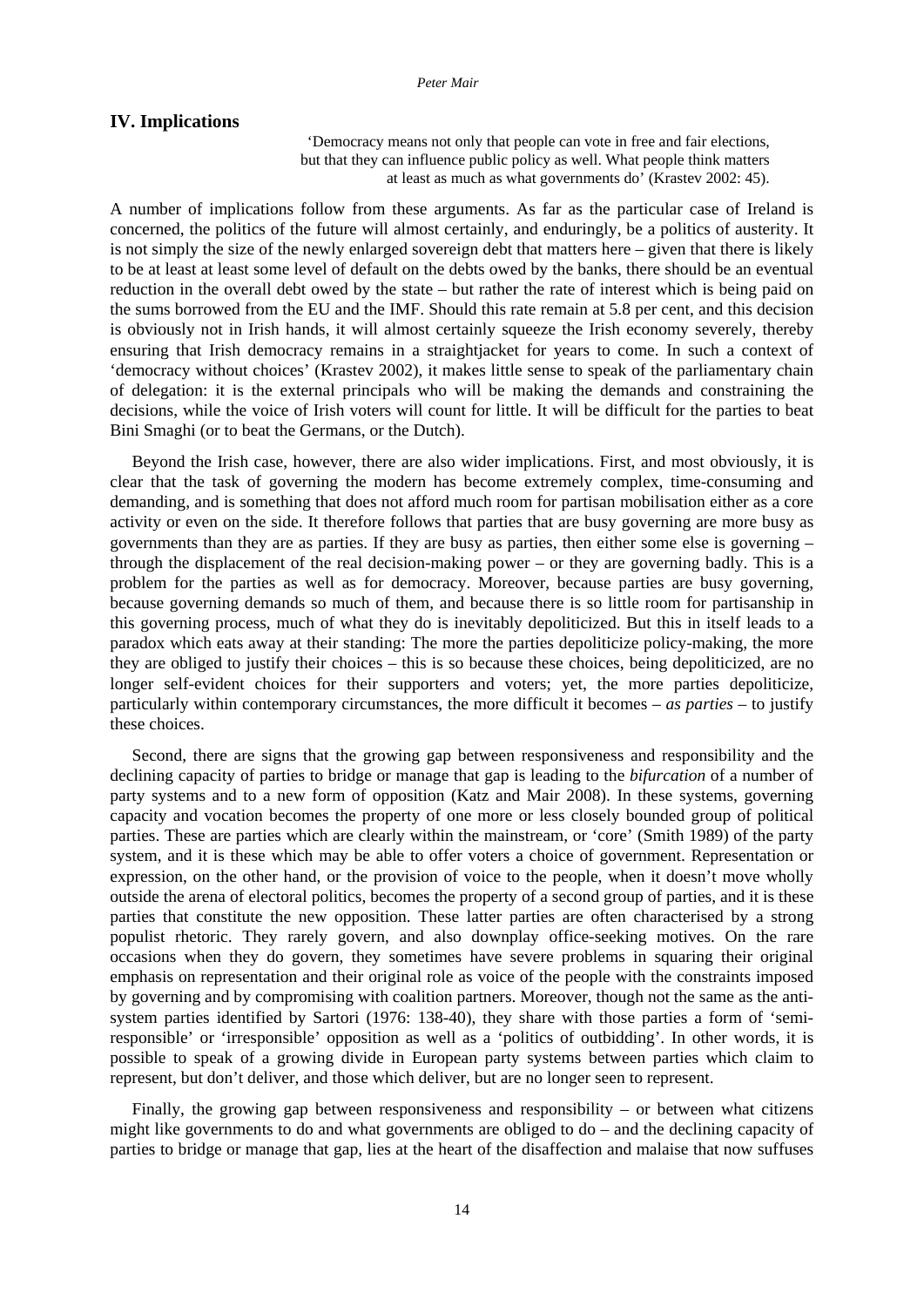democracy. This also echoes Jean Leca's (1996) conclusion that there is a growing separation between the world of public opinion, on the one hand, and the world of problem-solving, on the other (see also Papadopoulos 2010). Governments try to solve problems, and hence parties in government try solve problems, but they do so at an increasing remove from public opinion.

Seen in this way, and framed as the growing and potentially unbridgeable gap between responsive government and responsible government, it becomes very difficult to conceive of how the malaise might be treated or overcome. This is particularly so since we are dealing with a problem that can only grow worse in a period of fiscal austerity, when external constrains and financial limits become much more powerful, and when the governing parties are even less able to meet the demands of voters.

Some years ago, in an evaluation of the development of political in the newly democratized Balkan states, Ivan Krastev (2002: 51) emphasised how the stability of public policy had been 'ensured largely by outside pressure and constraints in the form of EU or IMF conditionalities, currency pegs and the like.' The current situation in Ireland, which is one of the longest enduring of the European democracies, is of course little different. But even if to a lesser degree, this situation is also comparable to that of many more of Europe's long-standing democracies, which are also constrained by debt and the legacy of past policies, and which are now also pressured by external lenders, bondholders and supranational authorities. In such circumstances, as Krastev goes on to argue, relations between politicians and public worsen, since in such circumstances we see regimes 'in which the voters can change governments far more easily than they can change policies.' In the Balkans, he argues, this signals the failure of representation, and the onset of a democracy without choices. Elsewhere in Europe, where democracies are more established, such failures are also increasingly evident.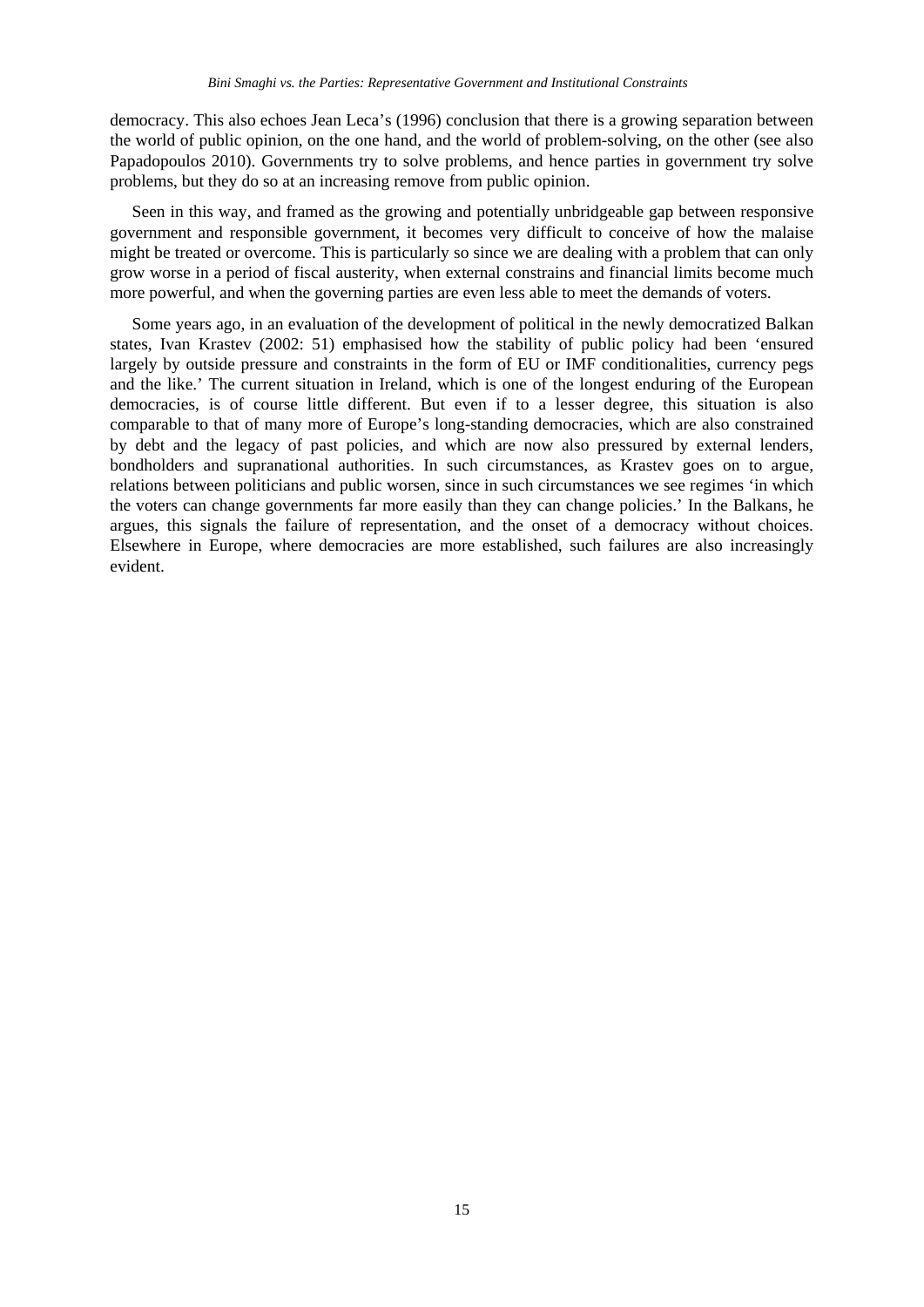#### **References**

- Andeweg, Rudy B. 2003. Beyond Representativeness? Trends in political representation. *European Review* 11:2, 147-61.
- APSA, 1950. Towards a More Responsible Two-Party System: A Report on the Committee on Political Parties, American Political Science Association. *American Political Science Review*, 44:3, supplement
- Birch, A.H., 1964. *Representative and Responsible Government*. London: George Allen & Unwin.
- Borchert, Jens. 2008. Political Professionalism and Representative Democracy: Common History, Irresolvable Linkage and Inherent Tensions. In Kari Palonen et al (eds.), *The Ashgate Research Companion to the Politics of Democratization in Europe*. Surrey: Ashgate, 267-83.
- Börzel, Tanja A., and Thomas Risse. 2000. When Europe Hits Home: Europeanization and Domestic Change. *European Integration online Papers*, 4.
- Dahl, Robert A. 1956. A *Preface to Democratic Theory*. Chicago: University of Chicago Press.Dellepiane, Sebastian and Niamh Hardiman. 2010. The European Context of Ireland's Economic Crisis. *The Economic and Social Review*, 41:4, 471-498.
- Dorussen, Han and Kyriaki Nanou. 2006. European Integration, Intergovernmental Bargaining, and Convergence of Party Programmes. *European Union Politics*, 7:2, 235-256
- Downs, Anthony. 1957. *An Economic Theory of Democracy*. New York: Harper & Row.
- Farrell, David et al. 2010. Courting, but not always serving: Perverted Burkeanism and the puzzle of the Irish TD under PR-STV. Draft paper prepared for the Workshop on Intraparty Democracy, Carleton University, Ottawa, August 2011.
- Hardin, Russell. 2000. The Public Trust. In Susan J.Pharr and Robert D. Putnam (eds.), *Disaffected Democracies: What's Troubling the Trilateral Countries?* Cambridge: Cambridge University Press, 31-51.
- Hay, Colin. 2007. *Why We Hate Politics.* Cambridge: Polity.
- Katz, Richard S. 1986. Party Government: A Rationalistic Conception. In Francis G. Castles and Rudolf. Wildenmann (eds), *Visions and Realities of Party Government*. Berlin: de Gruyter, 31-71.
- Katz, Richard S. and Peter Mair. 1995. Changing Models of Party Organization and Party Democracy: The Emergence of the Cartel Party. *Party Politics* 1:1, 5-28
- Katz, Richard S. and Peter Mair. 2008. MPs and Parliamentary Parties in the Age of the Cartel Party. ECPR Joint Sessions, Rennes.
- Katz, Richard S. and Peter Mair. 2009. The Cartel Party Thesis: A Restatement, *Perspectives on Politics*, 7:4, 753-66.
- Katz, Richard S. and Peter Mair, forthcoming. *Democracy and the Cartelisation of Political Parties.*
- Kirchheimer, Otto. 1966. The Transformation of the Western European Party Systems. In Joseph LaPalombara and Myron Weiner (eds.), *Political Parties and Political Development*. Princeton: Princeton University Press, 177–200.
- Krastev, Ivan. 2002. The Balkans: Democracy without Choices. *Journal of Democracy* 13:3, 39-53.
- Leca, Jean. 1996. Ce que l'analyse des politiques publiques pourrair apprendre sur le gouvernement démocratique? *Revue Française de Science Politique*, 46 :1, 122-33.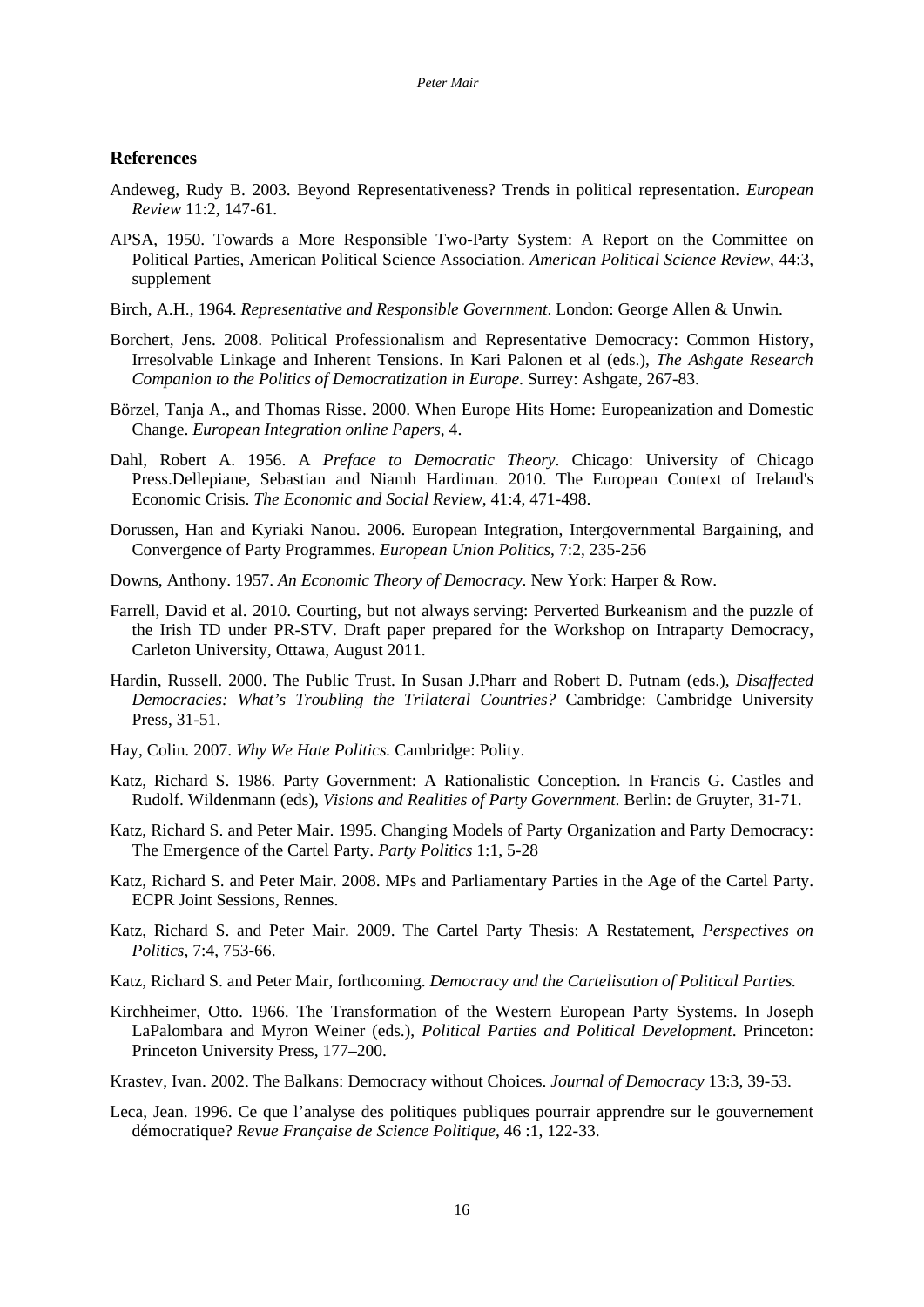- Mair. Peter. 2006. Ruling the Void: The Hollowing of Western Democracy. *New Left Review* 42, November-December, 25-51.
- Mair, Peter. 2009. Representative versus Responsible Government. MPIfG Working Paper 09/8. Cologne: Max Planck Institute for the Study of Societies, 2009. <http://www.mpifg.de/pu/> workpap/wp09-8.pdf
- Mair, Peter and Jacques Thomassen. 2010. Political Representation and Government in the European Union. *Journal of European Public Policy*, 17:1, 20-35.
- Meguid, Bonnie. 2005. Competition Between Unequals: The Role of Mainstream Party Strategy in Niche Party Success. *American Political Science Review*, 99:3, 347-59.
- Müller, Wolfgang C. et al. 2003. Parliamentary Democracy: Promise and Problems. In Kaare Strøm et al (eds.), *Delegation and Accountability in Parliamentary Democracies*. Oxford: Oxford University Press, 3-33.
- Nanou, Kyriaki and Han Dorussen. 2010. European Integration and Electoral Democracy: how the EU constrains party competition in the member states. Unpublished paper.
- Neto, Octavio Amorim, and Kaare Strøm. 2006. Breaking the parliamentary chain of delegation. *British Journal of Political Science* 36:4, 619-43
- O'Toole, Fintan. 2010. *Enough is Enough: How to Build a New Republic*. London: Faber.
- Papadopoulos, Yannis. 2003. Cooperative Forms of Governance: Problems of Democratic Accountability in Complex Environments. *European Journal of Political Research* 42:4, 473-501.
- Papadopoulos, Yannis. 2010. Accountability and Multi-Level Governance: More Accountability, Less Democracy? *West European Politics* 33:5, 1030-1049.
- Parisi, Arturo and Gianfranco Pasquino. 1979. Changes in Italian electoral behaviour: the relationships between parties and voters. *West European Politics* 2:1, 6-30.
- Rieselbach, Leroy N. 1977. *Congressional Reform in the Seventies*. Morristown NJ: General Learning Press.
- Riker, William H. 1982. *Liberalism Against Populism: A Confrontation Between the Theory of Democracy and the Theory of Social Choice*. Prospect Heights: Waveland Press.
- Rose, Richard. 1990. Inheritance Before Choice in Public Policy. *Journal of Theoretical Politics* 2:3, 263-91.
- Ruggie, John G. 1997. Globalization and the Embedded Liberalism Compromise: The End of an Era? MPIfG Working Paper 97/1.
- Russell, Meg. 2005. *Must Politics Disappoint?* London: Fabian Society.
- Sartori, Giovanni. 1967/2005. Party Types, Organisation and Functions. *West European Politics* 28:1, 5-32.
- Sartori, Giovanni. 1976. *Parties and Party Systems: A Framework for Analysis*. Cambridge: Cambridge University Press.
- Scharpf, Fritz W. 1999. *Governing in Europe: Effective and Democratic?* Oxford: Oxford University Press.
- Scharpf, Fritz W. 2000. Economic Changes, Vulnerabilities, and Institutional Capabilities. In Fritz W. Scharpf and Vivien A. Schmidt (eds), *Welfare and Work in the Open Economy, Vol. 1: From Vulnerability to Competitiveness*. Oxford: Oxford University Press, 21-124.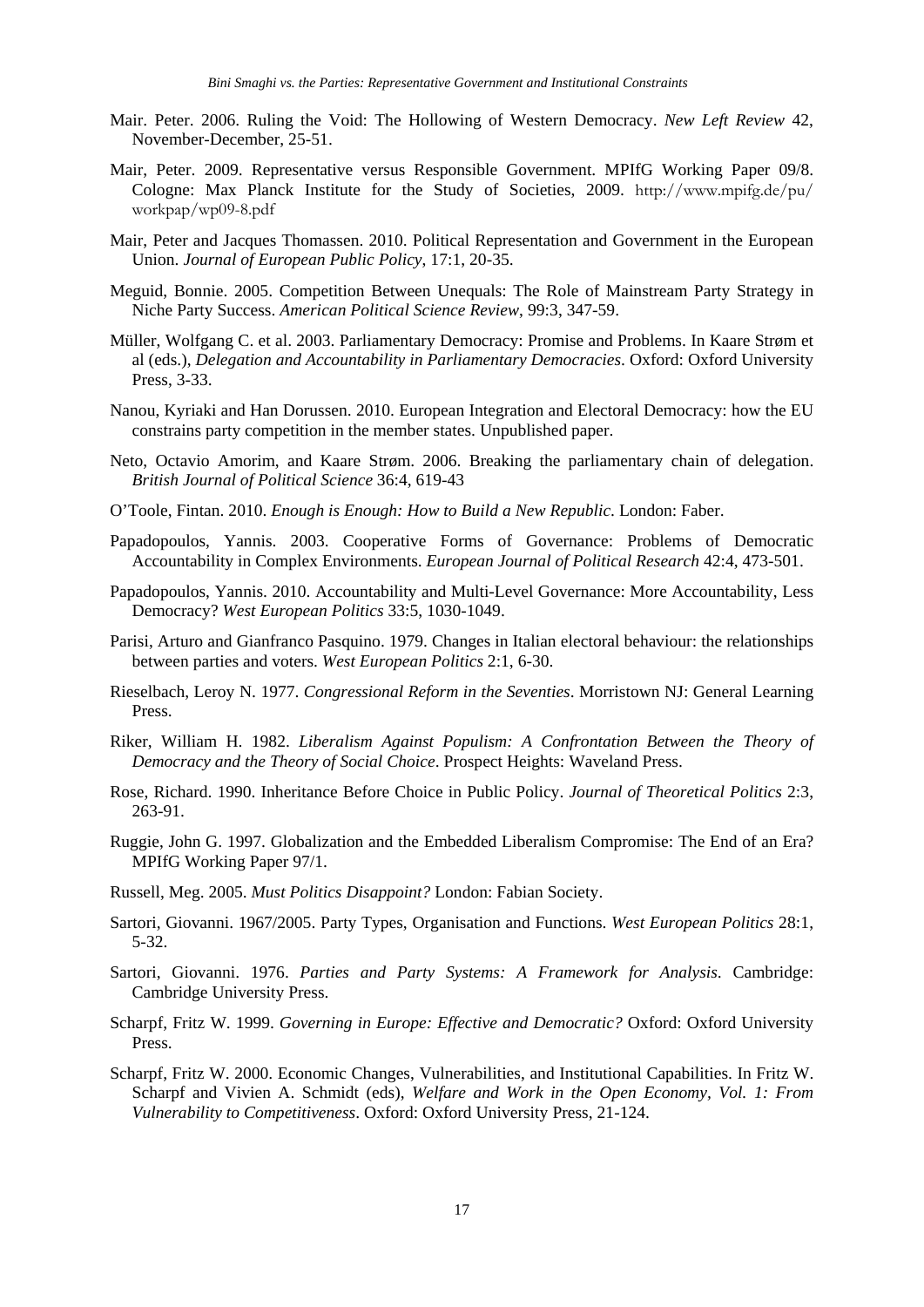- Schmitter, Philippe C. 2008. The Changing Politics of Organised Interests. *West European Politics*  31:1-2, 195-210.
- Smith, Gordon. 1989. Core Persistence: Change and the 'People's Party'. *West European Politics* 12:4, 157-68.
- Streeck, Wolfgang. 2006. A State of Exhaustion? A Comment on the German Election of 18 September. *Political Quarterly* 77:1, 79-87.
- Streeck, Wolfgang. 2007. Endgame? The Fiscal Crisis of the German State. MPIfG Discussion Paper 07/7.
- Strøm, Kaare. 2003. Parliamentary Democracy and Delegation. In Kaare Strøm et al (eds.), *Delegation and Accountability in Parliamentary Democracies*. Oxford: Oxford University Press, 55-106.
- Wood, B Dan and Richard Waterman. 1993. The Dynamics of Political-Bureaucratic Adaptation. *American Journal of Political Science*, 37:2, 497-528.
- Worsham, Jeff and Jay Gatrell. 2005. Multiple Principals, Multiple Signals: A Signaling Approach to Principal-Agent Relations. *Policy Studies Journal*, 33:3, 363-76.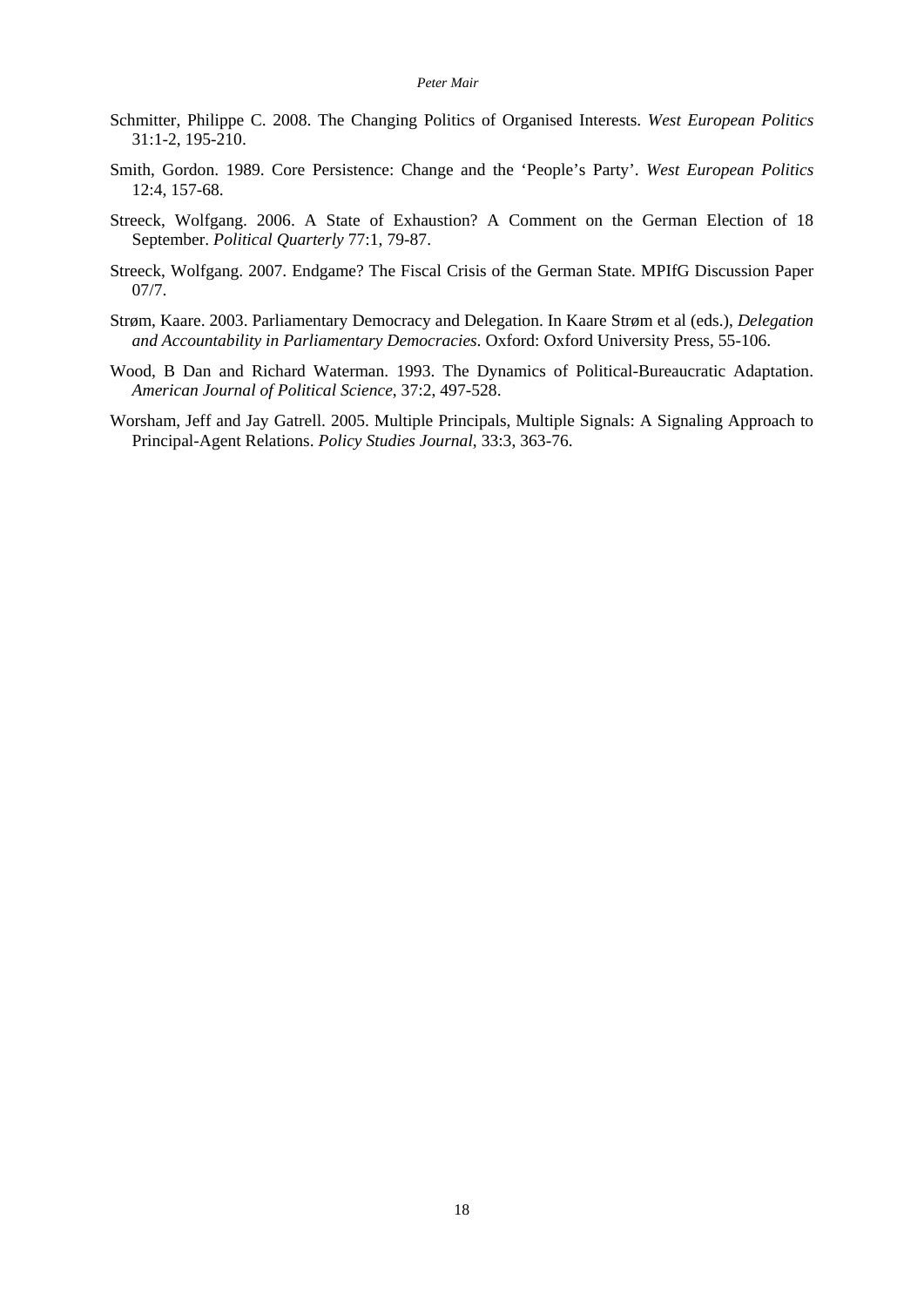# **Author contacts:**

# **Peter Mair**

European University Institute Department of Political and Social Sciences Villa San Felice Via dei Roccettini 9, I-50014 San Domenico di Fiesole (FI) Italy

Email: [Peter.Mair@eui.eu](mailto:Peter.Mair@eui.eu)